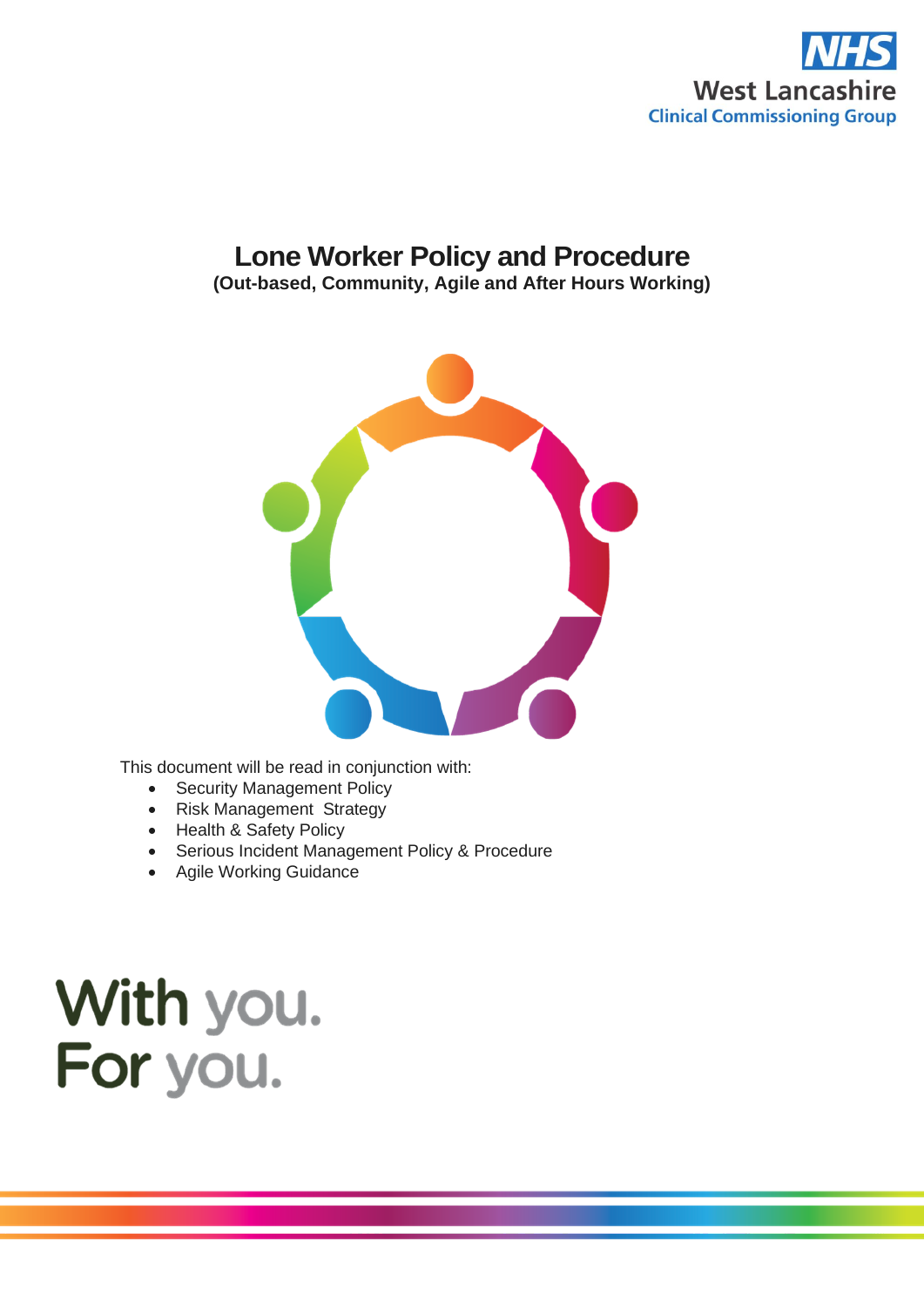| Policy Title:                  |                                                    | <b>Lone Worker Policy</b>                |                                 |  |  |
|--------------------------------|----------------------------------------------------|------------------------------------------|---------------------------------|--|--|
| Supersedes:                    |                                                    | Any previously agreed policies           |                                 |  |  |
| Description of Amendment(s):   |                                                    | N/A                                      |                                 |  |  |
| This policy will impact on:    |                                                    | All CCG Staff                            |                                 |  |  |
| Financial Implications:        |                                                    | N/A                                      |                                 |  |  |
| Policy Area:                   |                                                    | Human Resources/Organisation Development |                                 |  |  |
| Version No:                    |                                                    | 1                                        |                                 |  |  |
| <b>Issued By:</b>              |                                                    | <b>CSU Human Resources</b>               |                                 |  |  |
| <b>Document Reference:</b>     |                                                    | <b>HR31</b>                              |                                 |  |  |
| <b>Effective Date:</b>         |                                                    | $1st$ July 2021                          |                                 |  |  |
| <b>Review Date:</b>            |                                                    | 1 <sup>st</sup> July 2024                |                                 |  |  |
| <b>Impact Assessment Date:</b> |                                                    | <b>June 2021</b>                         |                                 |  |  |
|                                |                                                    |                                          |                                 |  |  |
|                                |                                                    |                                          |                                 |  |  |
| Consultation:                  | <b>June 2021</b>                                   |                                          |                                 |  |  |
|                                |                                                    |                                          |                                 |  |  |
|                                |                                                    |                                          |                                 |  |  |
| <b>Approved by Committees:</b> | <b>CCG Executive Committee</b><br>24th August 2021 |                                          |                                 |  |  |
|                                | <b>CCG Governing Body</b>                          |                                          | 28 <sup>th</sup> September 2021 |  |  |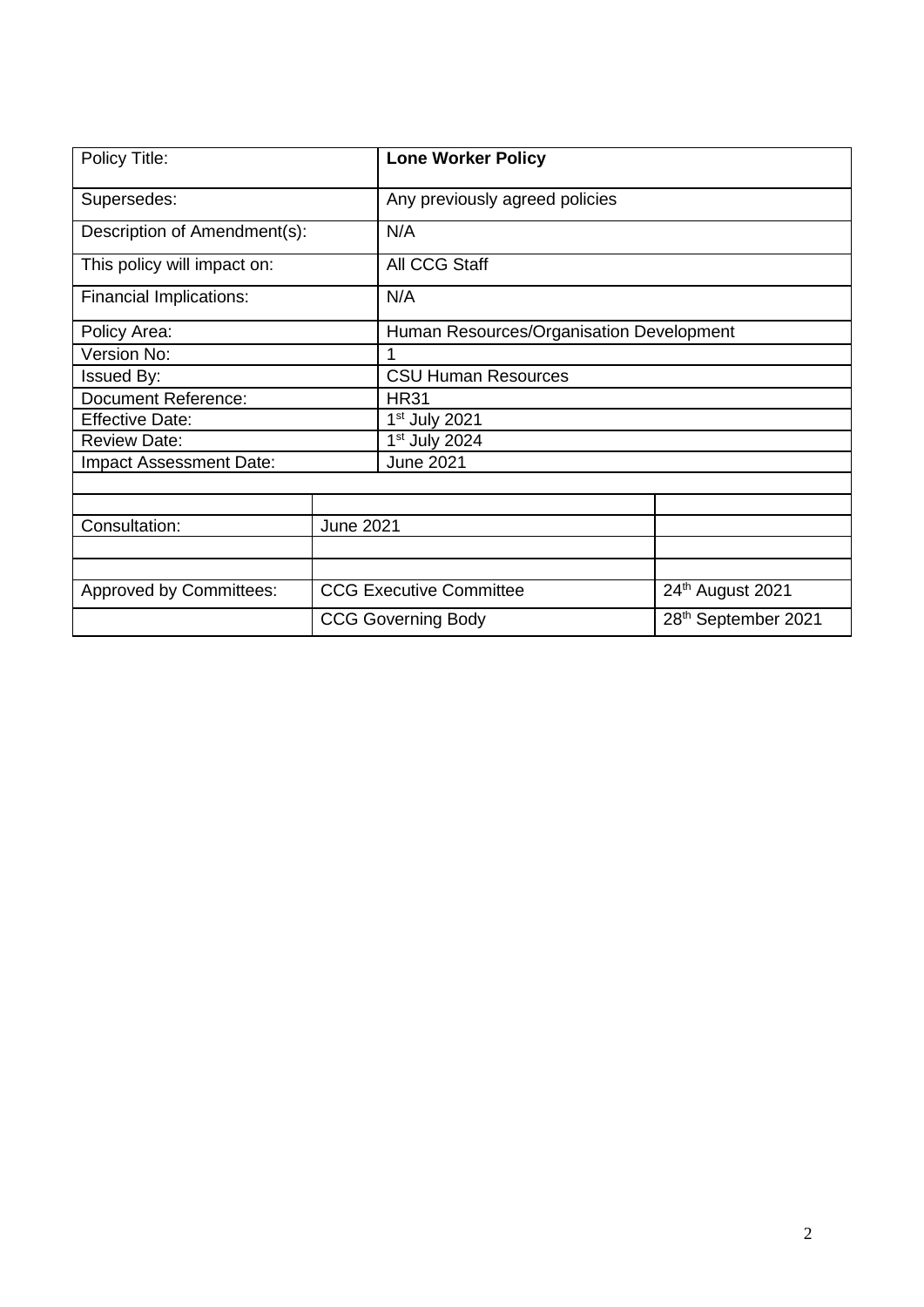# **Contents**

| 13. Loss of Contact or a Colleague Does Not Return as Expected (see appendix 3) |  |
|---------------------------------------------------------------------------------|--|
|                                                                                 |  |
|                                                                                 |  |
|                                                                                 |  |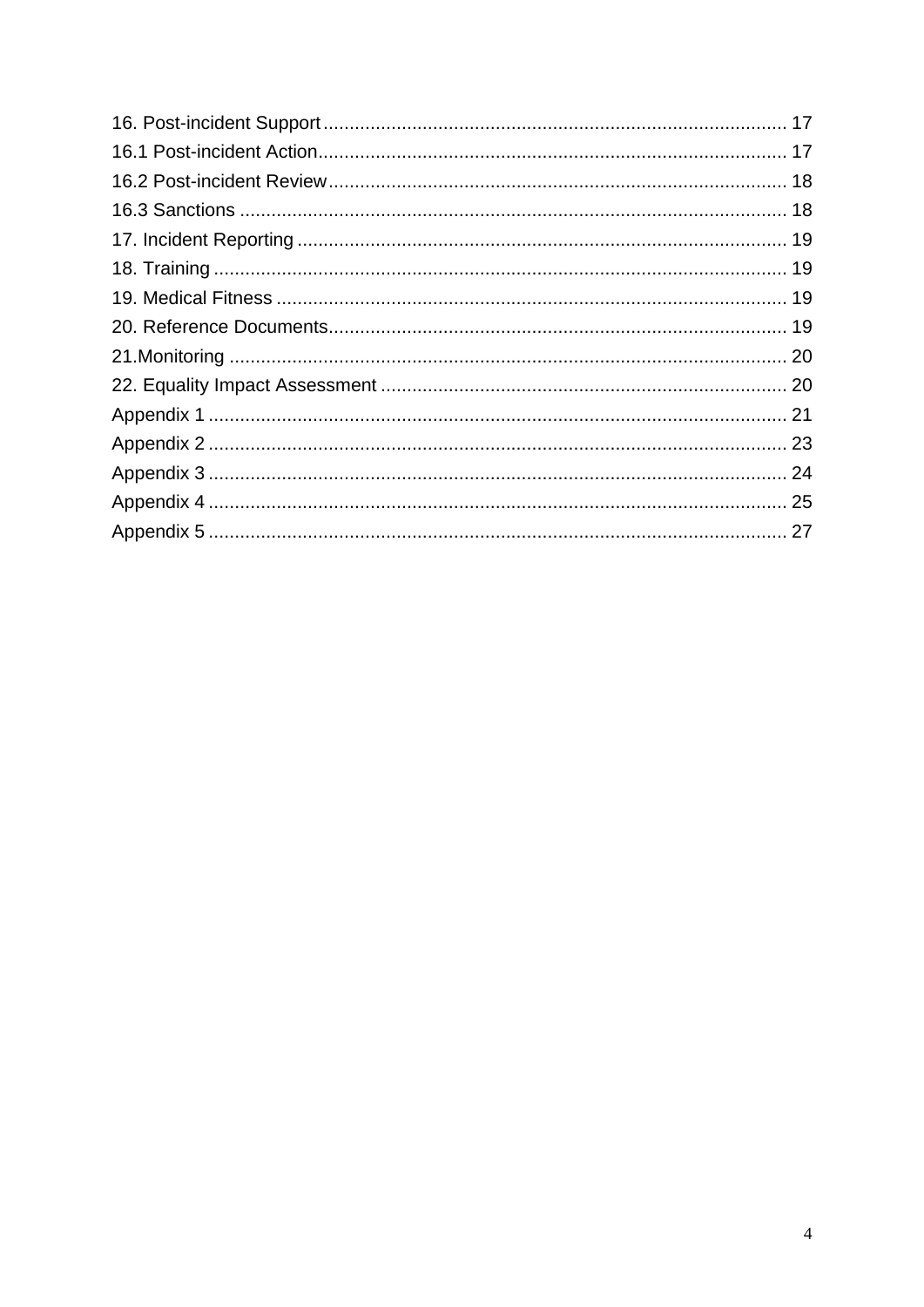# <span id="page-4-0"></span>**1. Introduction**

The CCG recognises that during the course of their work, it may be essential for employees to work alone. This may occur as a regular part of an employee's working practice or may occur on an occasional basis. In either situation it will arise from an understanding that this is the most appropriate and effective way of delivering a particular service.

It is the policy of the CCG to make provision for the Health and Safety at Work Act (1974) and the Management of Health and Safety at Work Regulations (1999) and associated regulations. Under this legislation, the employer must ensure as far as reasonably practicable the health, safety and welfare of employees and those affected by the work, e.g. visitors such as contractors and self-employed people with whom the CCGs may engage.

The CCG is committed to minimising the risk of lone working for all employees. All possible steps will be taken to ensure that staff are not put at unnecessary risk through lone working.

This policy is based on advice and guidelines published by the Health and Safety Executive and NHS Employers to identify, manage, reduce and prevent risks to members of staff undertaking lone working.

# <span id="page-4-1"></span>**2. Purpose**

The purpose of this policy is to

- Ensure that all staff are aware of their responsibilities and take suitable precautions in relation to lone working
- Protect staff, so far as is reasonably practical, to reduce and prevent risks when lone working through risk assessment processes
- Ensure the risk of lone working is assessed in a systematic and ongoing way, and ensure that safe systems and methods of work are put in place to reduce the risk(s) so far as is reasonably practical
- Ensure that appropriate support is available to staff who have to work alone
- Encourage full reporting and recording of all incidents, near misses and injuries to staff related to lone working

# <span id="page-4-2"></span>**4. Definitions**

The Health and Safety Executive (HSE) defines lone working as 'those who work by themselves without close or direct supervision' and work-related violence as 'any incident in which a person is abused, threatened or assaulted in circumstances relating to their work'.

Lone working occurs when employees travel by themselves, carry out work in the community by themselves or work away from their base that may increase the risks to their security and safety and may include staff who :

- Work separately from others
- Work in care homes or individual's homes
- Work in isolated buildings or departments
- Work alone after others have left the building
- Travel alone between sites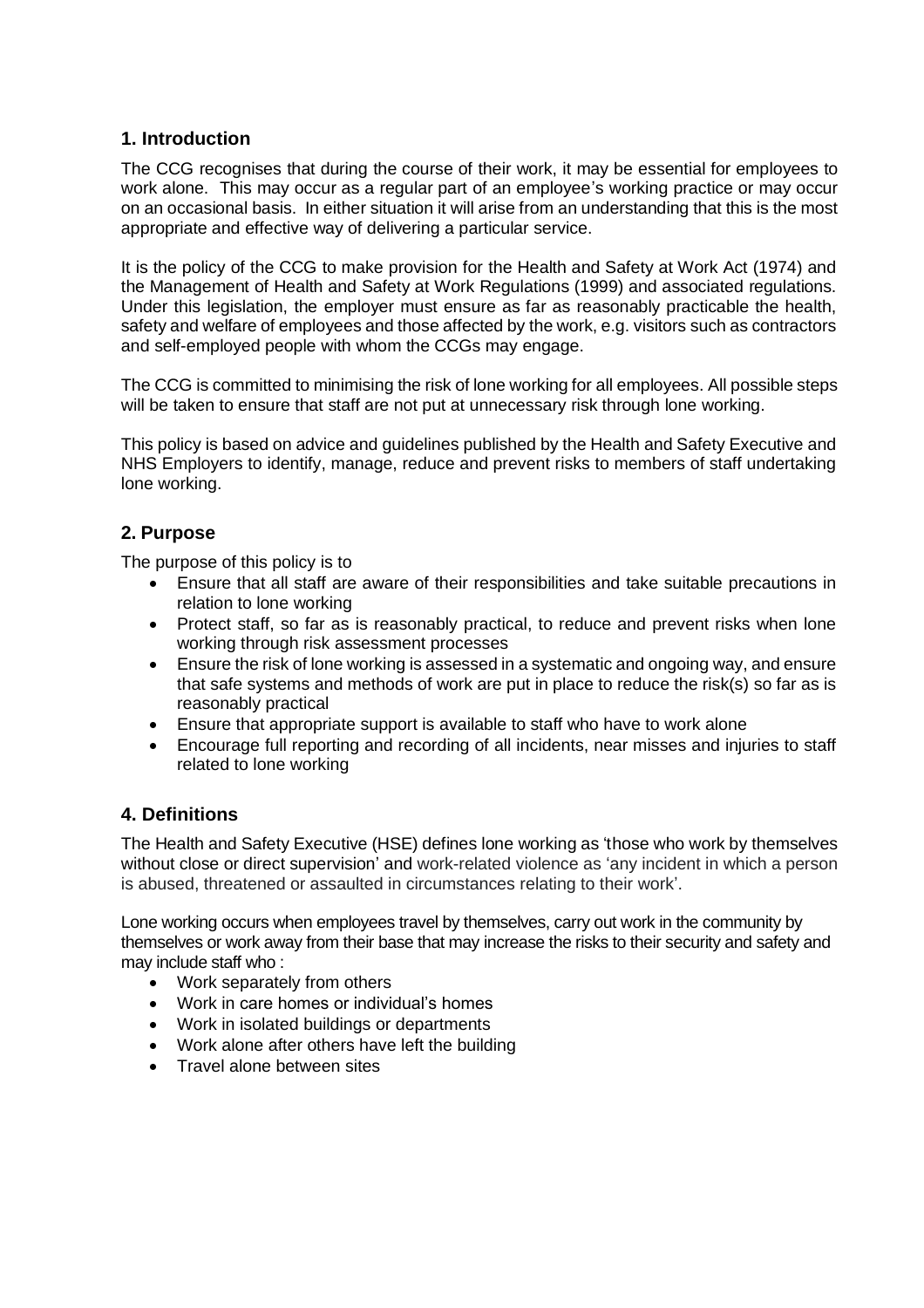# <span id="page-5-0"></span>**5. Responsibilities**

# <span id="page-5-1"></span>**5.1 Responsibilities of the Governing Body**

It has overall responsibility for ensuring the CCG has in place the necessary systems for the effective management of lone working and will ensure:-

- Through the line management structure that this policy and the procedures are applied fully and consistently, and that all employees are aware of the standards and behaviours required of them
- The provision of sufficient resources to implement the Health and Safety Policy
- The CCG complies with the requirements of Health and Safety legislation
- There are arrangements in place for identifying, evaluating and managing the risks associated with lone working
- There are arrangements for monitoring incidents linked to lone working
- That the policy is regularly reviewed and updated

#### <span id="page-5-2"></span>**5.2 Managers**

Managers will ensure that:-

- Staff are aware of the policy and attend any training
- Staff complete a Display Screen Equipment assessment on a regular basis and specifically if they are working from home or there are any changes to the workstation
- Risk assessments (appendix 1) are carried out and reviewed annually or when systems change to mitigate or minimise risk
- They put procedures and safe systems of work into practice (appendix 2) which are designed to eliminate or reduce the risks associated with working alone
- The appropriate support is given to staff involved in an accident which may include referral to the Occupational Health Department
- They manage the effectiveness of preventative and control measure through an effective system of reporting, investigation and recording incidents, near misses and accidents

# <span id="page-5-3"></span>**5.3 Staff**

Employees are responsible for:-

- Taking reasonable care of themselves and others affected by their work activities and processes
- Following the policies, procedures, safe systems of work and guidelines designed for safe working
- Reporting all incidents, accidents and near misses affecting the health, safety and security of themselves and others, seeking advice as appropriate
- Reporting any dangers or potential dangers and concerns identified in respect of lone working
- Complete a Display Screen Equipment assessment on a regular basis and specifically if working from home or there are any changes to the workstation

#### <span id="page-5-4"></span>**5.4 H&S Representative**

The person responsible for Health and Safety in the CCG will

- Ensure this policy is applied constantly and fairly to mitigate the risks to lone workers
- Inform the CCG of its obligations to mitigate the risks to lone workers
- Advise on the completion of risk assessments and any subsequent actions
- Support the improvement of processes before, during and after a period of working alone

#### <span id="page-5-5"></span>**5.5 CCG Human Resources**

The HR Team will:-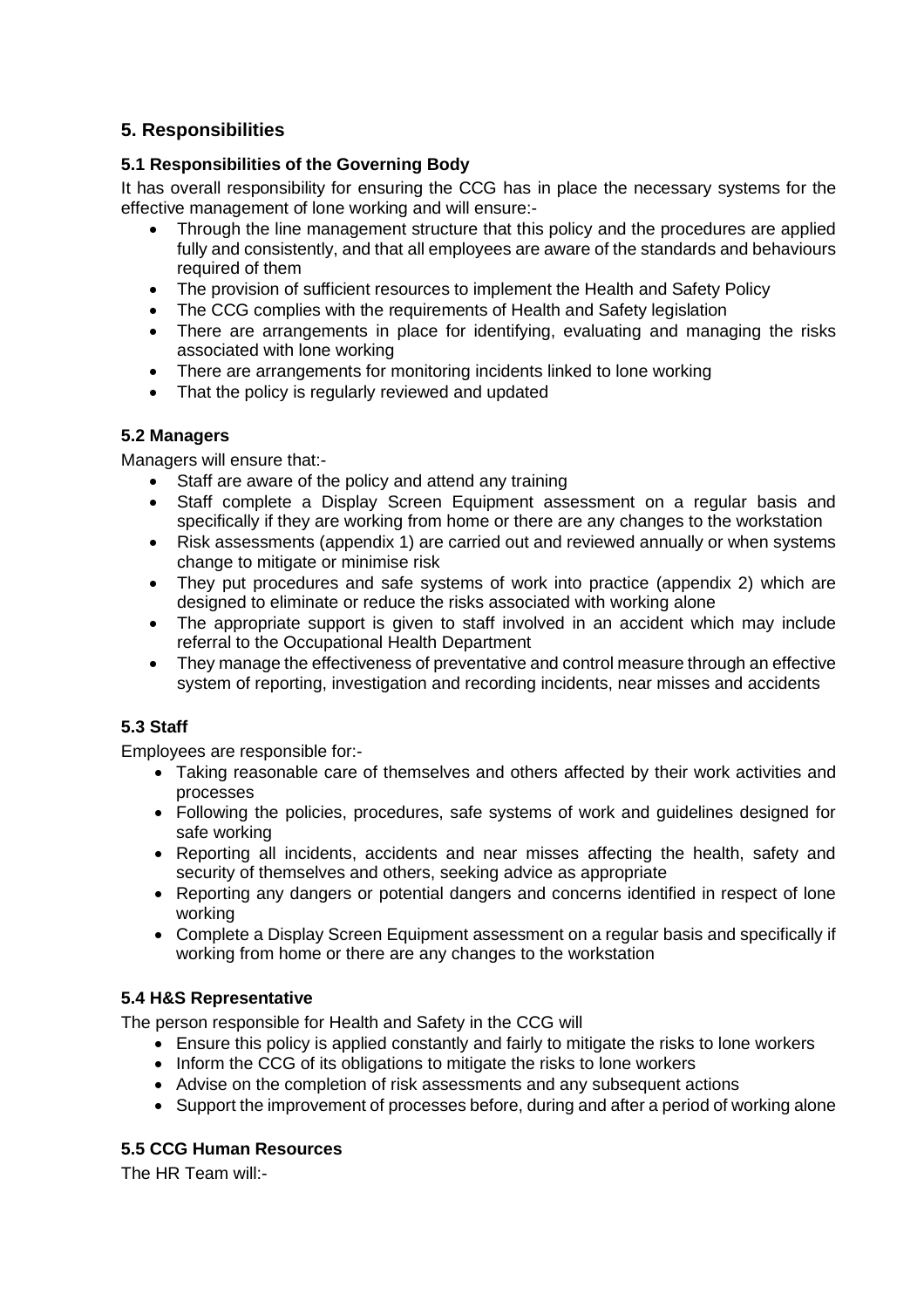• Support the CCG in the application of this policy

# <span id="page-6-0"></span>**6. Risk Assessment**

Working alone may put staff in a vulnerable position because it may be more difficult to summon help if things go wrong or their health and safety is at risk. People who work alone face the same hazards in their daily work as other workers but the degree of risk of harm may be greater than for other workers. This is particularly important for new and less experienced staff.

Appendix 5 provides details of the differing risks related to community, agile and home working. However, this is not an exhaustive list.

A risk assessment is a careful examination of what could cause harm, whether sufficient precautions are in place or what could be done to prevent harm and should be carried out prior to a period of lone working.

Hazards which lone workers may face or situations which may be an increased risk include:

- Accidents or emergencies arising out of work e.g. verbal abuse, physical assault, road traffic accident etc.
- Inadequate provision of rest, hygiene and welfare facilities
- Manual handling
- The remoteness or isolation of workplaces
- Any problems of communication such as no mobile signal
- Criminal activity from other persons
- The nature of potential injury or damage to health
- The level of experience and knowledge of individuals
- The availability of first aid facilities
- Access to relevant information held on customer alerts register
- Hazards that may affect certain groups of employees e.g. race, gender, age, disability, sexual orientation
- Staff delivering unwelcome information or bad news: whether they have received suitable and sufficient training to deliver sensitive or bad news and defuse potentially violent situations

Managers should ensure a Risk Assessment (appendix 1) is carried out annually and regularly reviewed where staff are required to work in lone situations.

Following completion of the risk assessment, managers must ensure that the appropriate action plans are in place to meet the specific needs of all lone workers within their area of control.

Some of the factors that need to be addressed within the risk assessment include:

- Communication and how to summon assistance if required
- Whether anyone is notified that there is a lone worker in the area
- Whether the line manager is aware that the person will be working alone especially if outside normal working hours
- Whether emergency arrangements in addition to existing ones are required
- If the means of access to the area are adequately controlled to prevent unauthorised access
- Whether the activities being carried out suitable for one person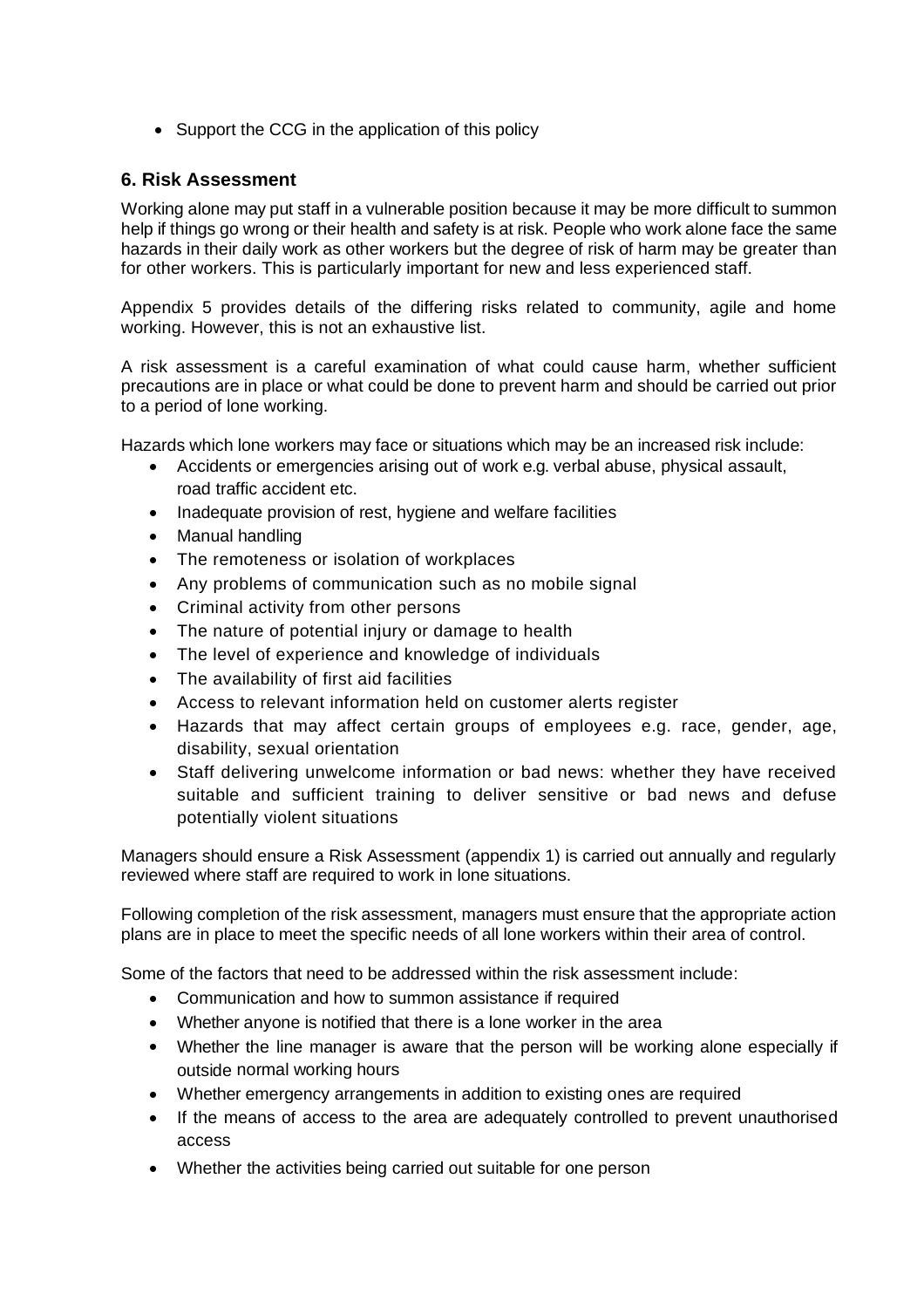• The ability to facilitate or maintain agile or flexible working

There is a Good Practice Checklist for Managers at appendix 4.

## <span id="page-7-0"></span>**7. Compliance Monitoring**

There are two types of monitoring, which managers should carry out:

#### **Active Monitoring**:

Managers should ensure that systems and procedures are working without waiting until something goes wrong. It will confirm whether agreed procedures are actually being complied with by employees and whether they are workable in the individual circumstances and have the desired effect of preventing accidents or incidents

#### **Reactive Monitoring**:

Managers should investigate all accidents, incidents and near misses so that everyone involved can learn from the experience. Managers must ensure that employees understand the incident reporting and recording system and that all such incidents are reported. Information gained from this process will also assist in the effective review, and modification if necessary, of risk assessments and control measure.

#### <span id="page-7-1"></span>**8. Working from home**

There will always be greater risks for lone workers with no direct supervision or anyone to help them if things go wrong.

The same health and safety responsibilities apply to those working from home as for those working from an office or other work environment to mitigate risks as far as is reasonably possible. This includes supervision, education and training, as well as implementing sufficient control measures to protect the employee.

It is important to keep in contact with employees to ensure they do not feel disconnected, isolated or abandoned which can affect stress levels and their mental health.

#### <span id="page-7-2"></span>**8.1 Working with display screen equipment**

For those people who are working at home on a regular basis, the risks associated with using display screen equipment (DSE) must be reasonably reduced. This includes employees completing basic workstation assessments at home.

There are some simple steps people can take to reduce the risks from display screen work:

- Breaking up long spells of DSE work with rest breaks (at least 5 minutes every hour) or changes in activity
- Avoiding awkward, static postures by regularly changing position
- Getting up and moving or doing stretching exercises
- Avoiding eye fatigue by changing focus or blinking from time to time

# <span id="page-7-3"></span>**9. Guidance on Lone Working**

#### <span id="page-7-4"></span>**9.1 Outside Office Hours**

From time to time employees may need to carry out their work outside of normal office hours, such as at weekends and evenings. The following precautions must be taken to ensure your health and safety continues to be protected:-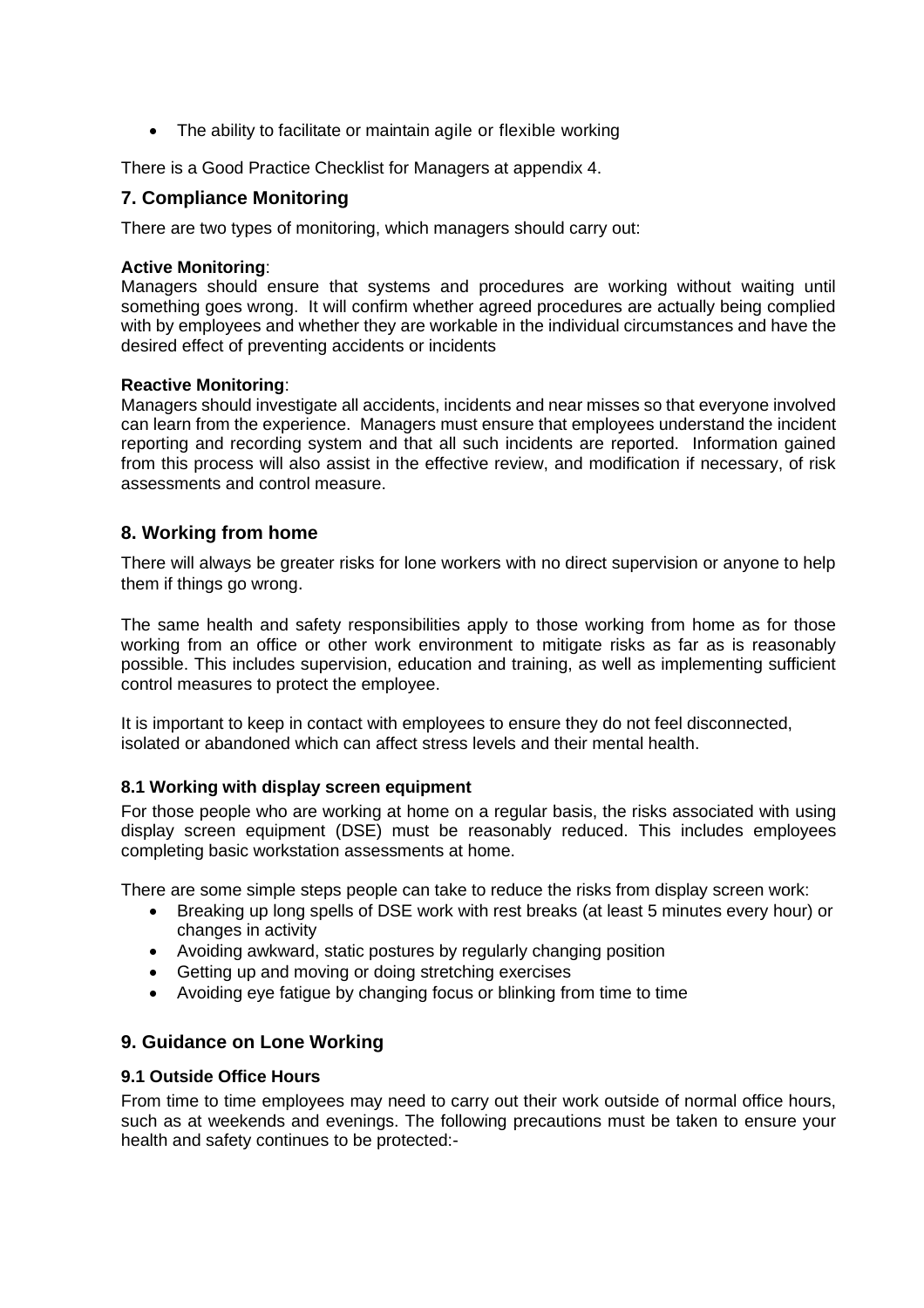- Always let security guard/ receptionist know if you are staying behind in the office at the end of the normal working day
- Ensure that all window and doors are secured to prevent unauthorized access so that the working environment is as safe as possible
- Do not open doors to any strangers, no matter what identification they have. If they are meant to be there, they will either have keys, a swipe card or other means of access
- Never give security codes, keys or swipe cards to a stranger. Again, there are channels they can use to gather information and access if they are legitimate and are meant to have access
- Make sure your escape routes are available to you and not locked, as may happen outside of normal working hours
- Do not use the lifts at these times as you may become trapped inside and unable to gain assistance or attention
- Should the fire alarm activate whilst you are in the office alone, you must leave the building immediately by the nearest fire exit. Make your way to the front of the building, a safe distance way and wait for the emergency services

In addition to the information above employees should:-

- Sit nearest the exit
- Make themselves aware of locks, bolts etc. on door and how they work
- Ensure colleagues are aware that a meeting is taking place
- Ensure visitors cannot see security codes on coded doors

#### <span id="page-8-0"></span>**9.3 The Buddy System**

It is essential that lone workers keep in contact with colleagues and ensure that they make another colleague aware of their movements. This can be done be implementing the 'buddy system'.

To operate the buddy system, the lone worker must nominate a buddy to contact for the period of time they will be working alone. The nominated buddy will:-

- Ensure they have access to the lone worker's electronic diary with details of visits
- Have all the necessary contact details for the lone worker, including personal contact details such as their personal mobile number, emergency contact etc.
- Attempt to contact the lone worker if they do not contact the buddy as agreed
- Pass the details to another colleague if you will not be contactable before the lone worker is due to return e.g if you finish work early
- Follow the escalation procedure for alerting their senior manager if the lone worker cannot be contacted, or if they fail to contact their buddy within the agreed timescales

Essential to the effectiveness of the buddy system are the following factors:-

- The buddy must be made aware they have been nominated, agree to be a buddy and what the procedures and requirements are for the role
- Contingency arrangements are in place for someone else to take over the role of the buddy if the lone working situation extends past the end of the nominated person's normal working day, you are on annual leave, sick etc.

You must inform your buddy of the following:-

- The location of the visit
- A contact phone number
- The time of the appointment
- The likely or estimated length of the visit
- The time you are expected to return to the office / base or call in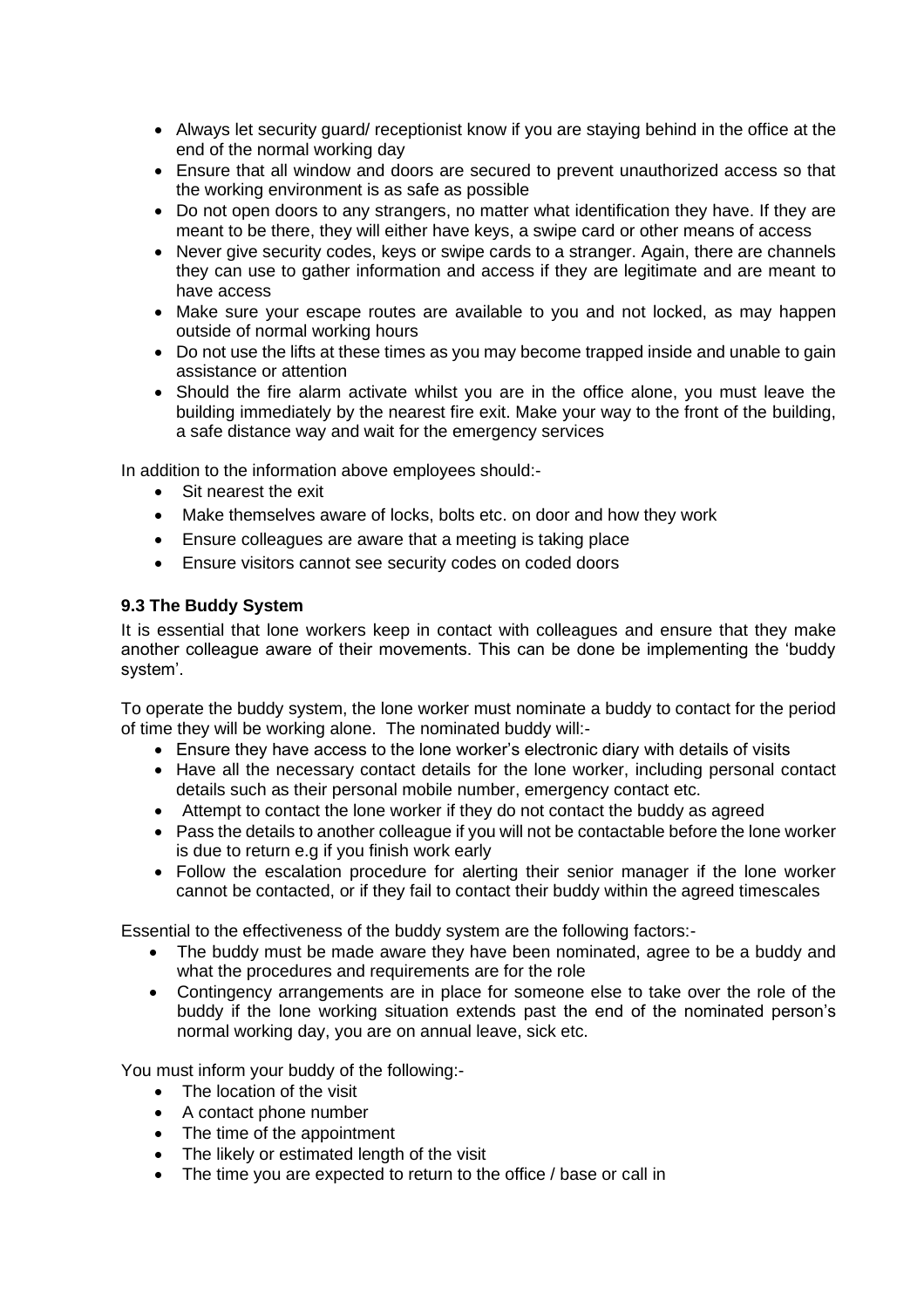- If not returning to the office, the time and location of your next visit or the time you are due to arrive home
- If driving, your car make, model, colour and registration

It is important that contact arrangements, once in place, are adhered to. Many such procedures fail simply because employees forget to make the necessary call when they finish their shift. The result is unnecessary escalation and expense, which undermines the integrity of the process.

#### <span id="page-9-0"></span>**10. Lone Working in Office Environments**

This guidance should be used to assist in the development of local procedures and safe systems of work following risk assessment of lone working activities. Staff working alone within a department during office hours should consider taking the following precautions as necessary:

- Ensure staff are near a telephone to call for help if needed
- Do not take valuables to work unless absolutely necessary and secure them in an appropriate place
- Ensure that keys are secured and not accessible to visitors
- If you become anxious regarding your safety, call a colleague for your line manager for assistance
- Avoid arranging meetings with people they don't know if they are alone in the workplace
- If they are meeting someone, let other people know who they are meeting, when, where and telephoning them to let them know that their visitor has arrived and that they will get back to them at a certain time
- Not tell anyone that they are alone in the workplace
- Report any incidents to the relevant manager as soon as practicable after any events

# <span id="page-9-1"></span>**10.1 Safety When Approaching or Opening the Workplace**

When approaching the workplace, be alert. If you see a broken window, signs of forced entry or an insecure door, assume that someone is on the premises. Go to a safe place and telephone the police immediately and inform your manager. Do not go into the workplace to use the telephone.

#### <span id="page-9-2"></span>**10.2 Safety When Leaving or Closing the Workplace**

If you see someone acting suspiciously or inappropriately outside do not go out alone to check. Stay inside and telephone the police.

If you are usually collected by car, think about waiting inside until it arrives before going out. Similarly, if you are travelling by public transport, think about not leaving the workplace so early that you have to wait a long time for the bus or train.

Check the premises are secure before you leave.

#### <span id="page-9-3"></span>**10.3 Interviewing Service Users in the Office**

When interviewing in the office consider the following:-

- Sit nearest the door or exit
- Familiarize yourself with locks, bolts etc. On exit doors and how they work
- Ensure that colleagues are aware that an interview is taking place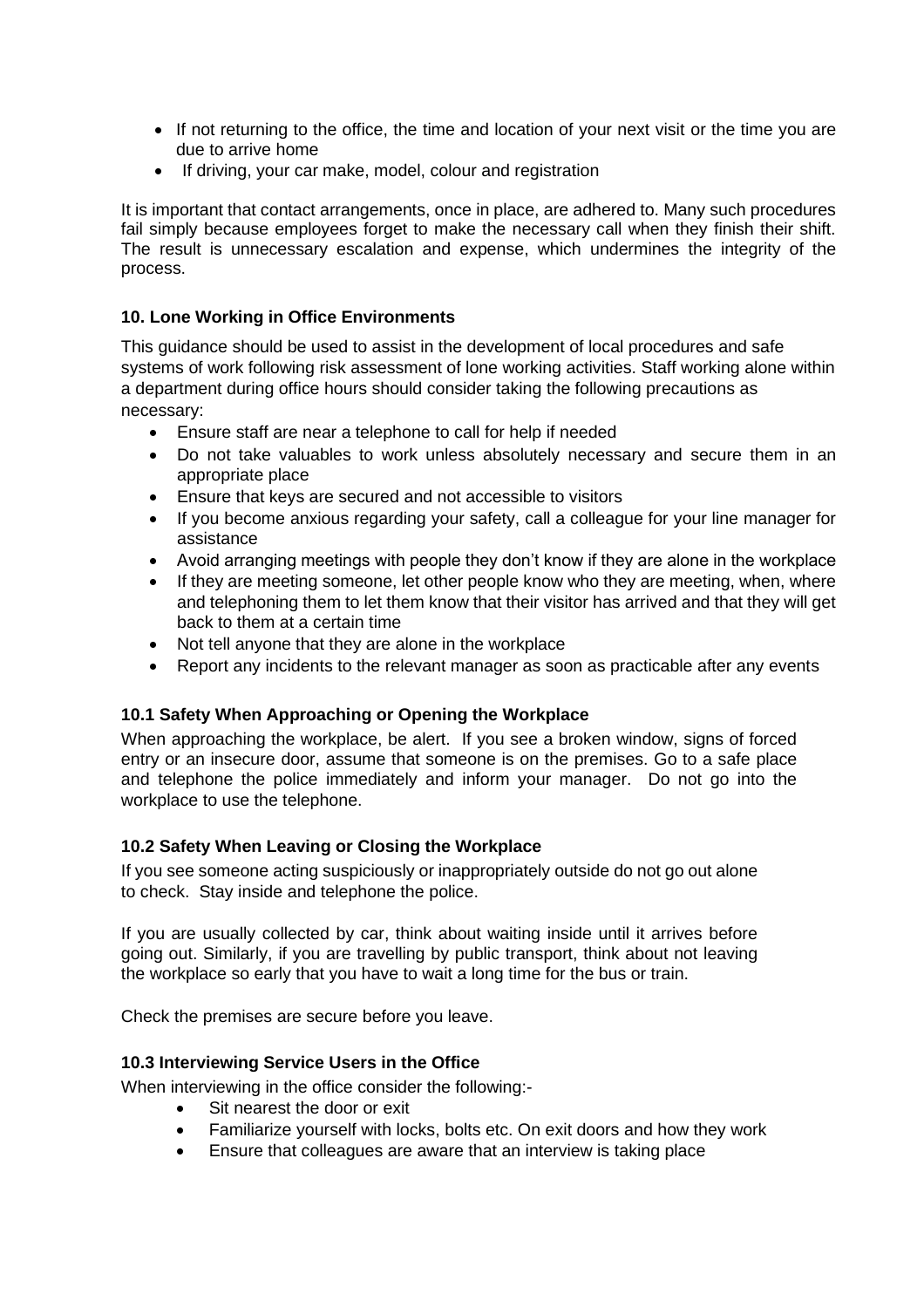• If there is ever a need to take a client/visitor through a coded security door ensure that the client/visitor cannot see the code

#### <span id="page-10-0"></span>**10.4 Weekend Working**

Working on CCG premises during weekends must be agreed with your line manager beforehand and the following precautions should be put in place:

- Ensure that all windows and doors are secured to prevent unauthorised access, so that the working environment is as safe as possible
- Do not open the doors to any strangers no matter what identification they have. If they are meant to be there, they will either have keys or another means of access
- Never give security codes or keys to any stranger. Again there are channels they can use to gather information if they are legitimate and are meant to have access
- Ensure you have signed the out of hours attendance list in case of a fire alarm
- Make sure your fire escape routes are available to you and not locked (as may happen outside working hours)
- Do not use lifts at these times, as you may become trapped inside and unable to gain assistance or attention
- Should the fire alarm activate whilst you are in the office alone, you must leave the building immediately by the nearest fire exit. Make your way to the muster point and wait for the emergency services to arrive
- Should you discover any problems with equipment whilst in the office, do not attempt to repair or tamper with the controls. If it is not serious, report it to your manager the following working day
- On leaving, ensure that all windows are closed and doors locked
- Ensure you have access to a phone in case you need to call the emergency services
- Park as close to the building as possible in a well-lit area
- Move your car closer to the building during normal hours if you know you will be leaving late to minimise the risks when leaving the building on your own
- If you change your plans, let your line manager know immediately

# <span id="page-10-1"></span>**11. Home Visits**

When visiting people in their homes, remember that it is their home and their territory. People may feel that employees from statutory agencies are invading their privacy, imposing rules and regulations, taking away their power or intimidating.

Visits to a patient's home represent a series of particular risks to which a lone worker and the CCG should aim to minimise. Before making a home visit alone, the member of staff should assess the risks (appendix 1) prior to the visit to ascertain whether it is safe enough to attend alone. If you have any concerns regarding the safety of a particular home visit, you should either take a colleague with you or rearrange it for a time when the risks can be minimised.

#### <span id="page-10-2"></span>**11.1 Prior to a Home Visit**

Prior to a home visit, a risk assessment should be carried out to determine whether the patient is high / potential high risk, taking into account the following:-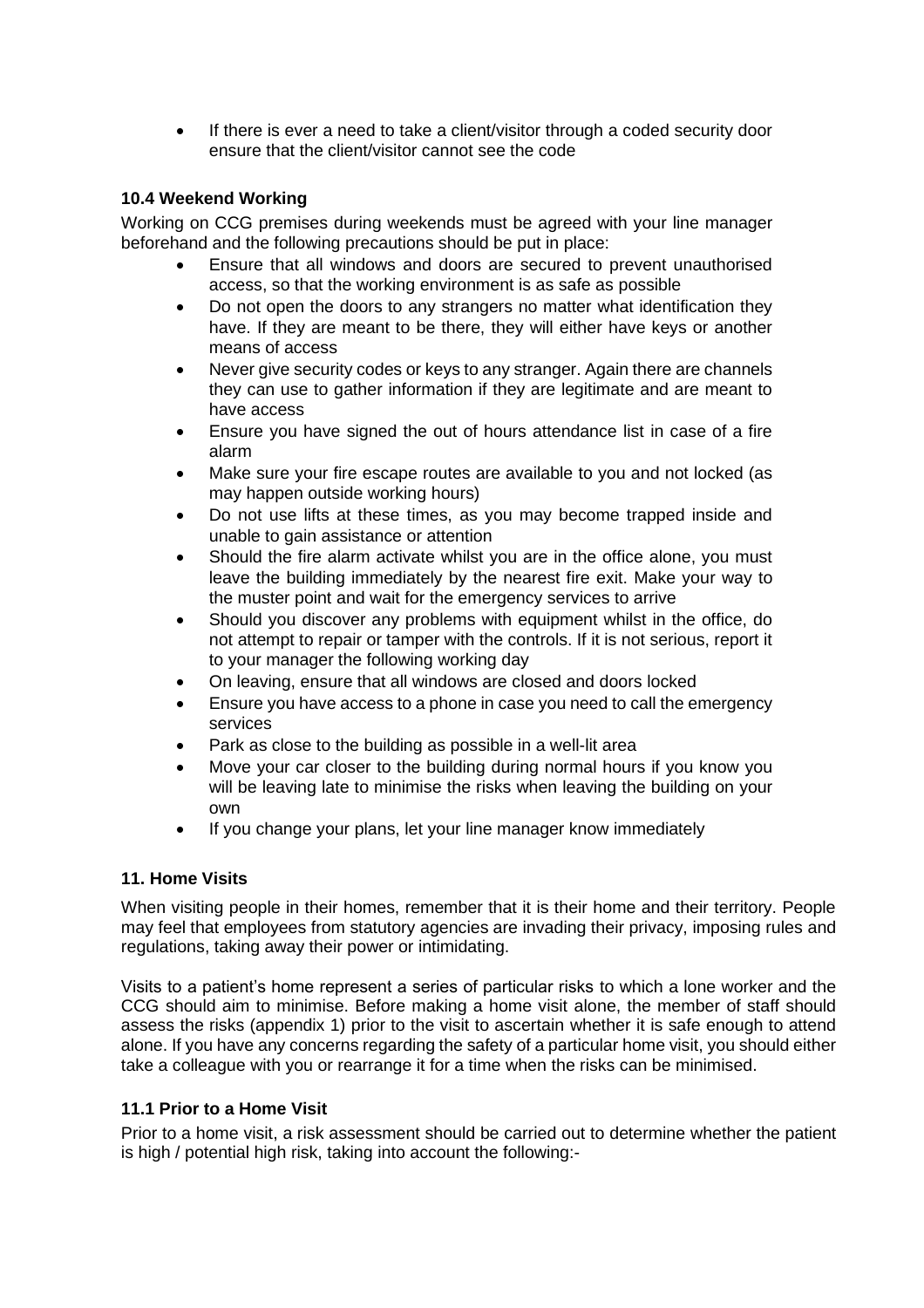- Review the existing information regarding the patient their families and the location to be visited from case notes, system records etc. on the patient,
- Review the last risk assessment and interventions. If they are unavailable, contact the referrer to ascertain whether or not there are any relevant risk factors present and / or whether there is any reason why it would be inadvisable to visit the patient alone
- Consider whether the situation has changed since the last visit
- Double check the address and telephone number
- In the event there are no records or information available, consider whether or not it would be more appropriate to invite the patient into the workplace or a safe place, therefore avoiding the need to make a home visit
- Ensure the visit details are in your electronic diary and it can be accessed by your buddy and / or colleagues
- Always ensure that colleagues know where you are and are aware of:
	- o Your expected time of return
	- o Names and addresses of patients being visited
	- o The time of appointment if visiting alone
	- o Your mobile number
- Make sure you carry personal identification e.g. name badge or ID to verify your authenticity
- When not required to wear a uniform, dress appropriately for the area or patient to be visited, particularly when a patient's culture demands that women are covered
- Minimise the amount of jewellery you wear
- Wear shoes and clothes that do not hinder movement or ability to run in case of an emergency
- Programme your mobile phone with speed dial numbers
- Consider the time, location and route
- Whether a second member of staff should be present
- Your vehicle is well maintained and has sufficient fuel

# <span id="page-11-0"></span>**11.2 Driving To and From a Home Visit**

Whist driving to a home visit the employee should ensure:-

- Plan your route
- Bags, drugs and equipment are concealed and cannot be seen when the vehicle is parked
- You only carry to individual appointments the equipment that is needed
- You lock your car while driving and waiting
- Always lock your vehicle when entering and leaving it
- Check you have not left your lights on when leaving your vehicle
- Do not leave valuables, paperwork etc. On display in vehicle
- Have your vehicle keys in your hand so you can get straight into the vehicle
- Look around your vehicle as you approach in case someone is crouching down
- Look inside before entering your vehicle to ensure no one is hiding there even if the doors were locked - use a torch if necessary
- If you are followed in your vehicle do not get out, ensure that it is locked, flash your lights and sound the horn to attract attention
- Try not to park in dark, deserted streets or car parks
- Always try to reverse into a parking space so you can be ready to leave quickly if necessary
- If you must use a multi-storey car park, try to park on the ground floor as stairs and lifts can be dangerous places. Have the correct change ready for the machine
- Don't linger longer than necessary and keep alert at all times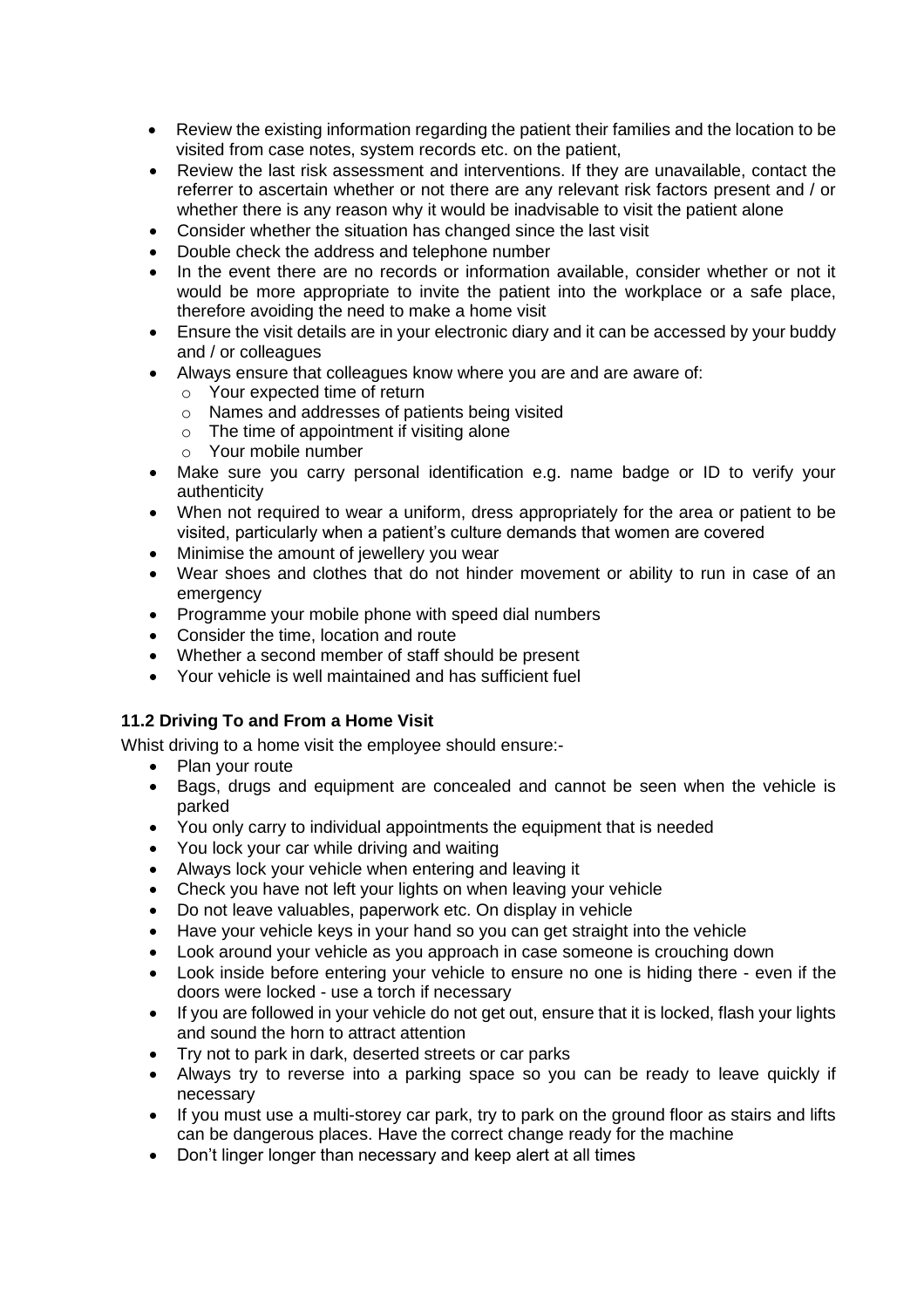- Always carry a torch with you
- If in difficulty and a stranger offers to help, do not get out of your vehicle ask the person to phone for help. The safest way to help a stranded motorist is to stop at the next telephone and call for assistance
- If possible always travel on busy roads, avoid isolated areas
- Be careful if someone flags you down on a quiet road. Make sure it is a genuine emergency before you wind down the window or unlock your door. If you are in any doubt, drive on and call the police
- Ensure your vehicle has sufficient fuel for the journey
- Consider joining a motoring / breakdown organisation such as green flag, the AA or RAC

# <span id="page-12-0"></span>**11.3 Walking To and From a Home Visit**

If walking, walk facing the oncoming traffic

- Be alert, walk with purpose and confidence, avoiding groups of rowdy people
- Do not take short cuts
- Do not wear your identification badge when walking in the street
- Avoid short cuts through unlit or deserted areas such as alleys or waste ground and carry a torch in the dark
- Do not overload yourself with packages or bags
- Walk near to the kerb edge and away from buildings and alleys so that someone lurking in an alley has further to come to reach you
- Whenever possible, do not walk alone
- Walk facing the traffic so that a car cannot pull up behind you unnoticed
- Do keep your handbag/briefcase close to your body. If someone makes a grab for your bag, it is better to let it go rather than risk injury. Your personal safety is more important than your handbag or other belongings
- Keep your keys in a safe place such as in your hand or your pocket
- Avoid wearing excessive jewellery
- If you carry a mobile telephone, ensure that it is easily accessible and consider presetting your emergency call number
- Consider carrying a personal attack alarm in a handy place regularly check the alarm function and condition of the batteries

If you feel you are being followed, feel uneasy or uncertain, remain with or return to your car and drive away for a short while or to a place of safety. If your suspicions are confirmed, contact the police.

# <span id="page-12-1"></span>**11.3 On Arrival and During a Home Visit**

On arrival and during a home visit the employee should:-

- Be alert, aware and safe
- Park with care as near to the address as possible in a well-lit area away from subways and waste ground
- Do not leave equipment / valuables on show in your car
- Assess the situation on approach and be prepared to abandon or postpone the visit if you are concerned for your safety
- Check for obvious dangers such as dogs, people behaving suspiciously
- After knocking / ringing, stand back and slightly to the side of the door
- Ensure your identity badge is visible
- If the person answering the door makes you feel uneasy about entering, an excuse should be made not to enter; for instance, if the patient or relatives are drunk or high on non-prescription drugs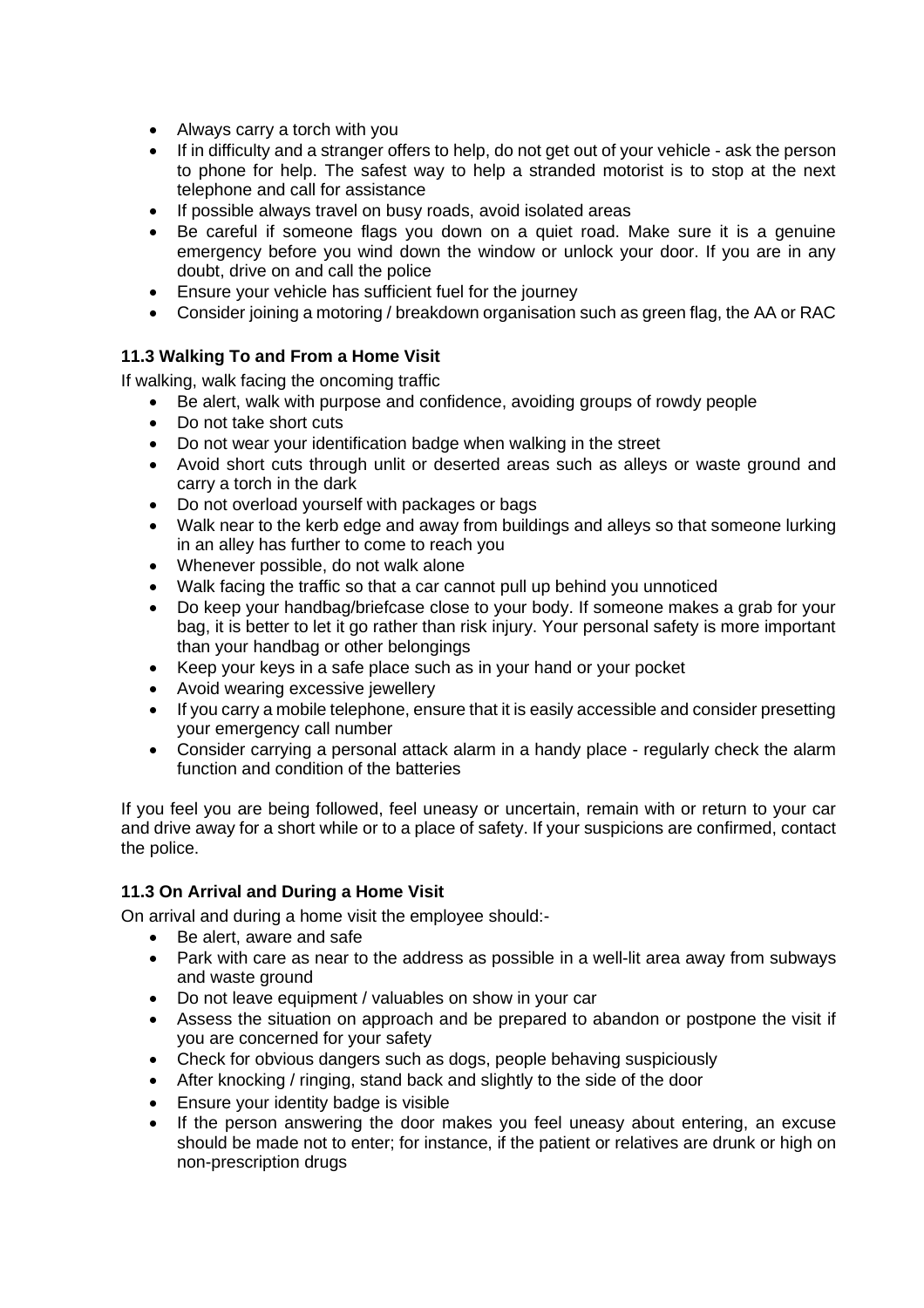- Follow the occupants when entering, do not take the lead
- Note the way in and out, the type of lock or handle etc.
- Be aware of other people in the property
- Remain alert while in the house and look for anything that may present a problem
- Introduce yourself politely and explain the reason for your visit
- When taking a seat within the property, ensure you are near an exit route
- Avoid criticism of the person you're talking to and avoid unfriendly gestures
- Stay calm, show sympathy / empathy and remain engaged in conversation with the person
- Be aware of any obstacles that may prevent you from exiting the premises quickly if needed
- Sit on the edge of a chair or sofa, near the arm as this will allow you to stand up more easily and quickly if necessary
- Note any objects/items that could be used as a weapon
- Try to leave with dignity as it may help any future dealings with the Service User/Client

#### **Above all, if you are in serious or imminent danger – leave immediately**

#### <span id="page-13-0"></span>**11.4 After a Home Visit**

On return to the car the employee should:-

- Have your keys ready
- Check the interior before getting in
- Lock the doors as soon as you get in

If, for whatever reason, you find you will not be back at the expected time you must ring and let your colleagues know of any changes to your plans.

If you have to make a visit at the end of a shift, ensure that you report back to base or contact a designated person.

If a risk is highlighted that has not previously been detailed on the records of the patient or premises, the employee should log a professional concern on the appropriate system(s) to advise and alert others.

#### <span id="page-13-1"></span>**11.5 Known High Risk Home Visits**

Lone visits **MUST NOT** be made to clients or locations where there is a history of violent or aggressive incidents unless all possible risks have been accounted for and eliminated or mitigated as far as is reasonably possible. Managers should advise on how contact should be made in these circumstances based on the risk assessment.

If a visit is deemed to be a potential high risk, it may be necessary to visit in pairs. The need for such additional support should be discussed with your line manager so that appropriate arrangements can be made. However, sending staff in pairs must not be relied upon to reduce the risks involved. In circumstances where there have been instances of abuse or misrepresentation of what has been said, visiting in pairs may be considered, but this must be supported by a risk assessment.

You should report back to your work base or contact a designated person that you have safely left the person / premises. A record must be made of the times entering and leaving the patient's home.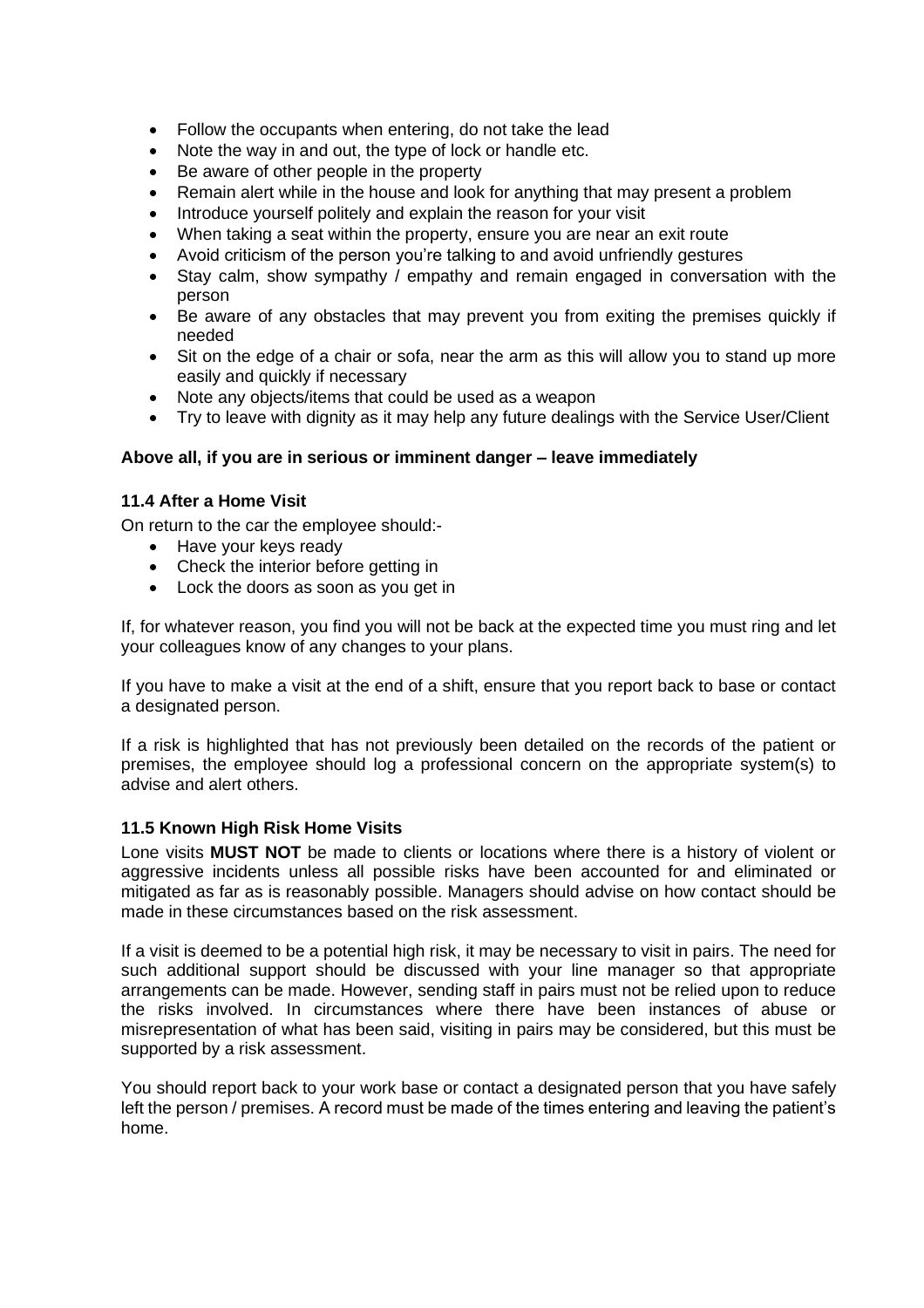#### <span id="page-14-0"></span>**11.6 Dealing with Animals**

If there is a known problem with animals at a particular address or location, the occupants should be contacted and asked to remove or secure the animal before arrival, bearing in mind this may provoke a negative reaction. Clinical procedures may provoke a reaction from an animal or pet, so it may be prudent to request that it be removed or placed in a different room for the duration of the visit.

If a lone worker is confronted by an aggressive animal on the first visit to the patient or premises, they should not put themselves at risk. If necessary, they should abandon the visit and report the incident in accordance with local reporting procedures.

If a lone worker feels uneasy with animals being present, they should politely request that they be removed, bearing in mind that this could provoke a negative reaction. All possible efforts should be made to ensure that the situation is managed and de-escalated should hostility become evident. If this is not possible, alternative arrangements should be made to carry out the visit, such as rescheduling so that the lone worker can be accompanied or asking a colleague more at ease with animals to accompany them.

# <span id="page-14-1"></span>**12. What to do if a Difficult situation Occurs**

**Try to defuse the situation** - Listen, acknowledge that the person is distressed and ask what you can do to help them

**Help the person to feel in control of themselves** - Remain calm and don't take the aggression/abuse personally.

#### **If you feel at risk from violence** - Leave the situation **IMMEDIATELY** and report the occurrence.

If unable to leave, protect yourself as follows;

- Place barriers between yourself and the assailant continue talking and tell the patient you mean them no harm
- Use reasonable force to protect yourself if absolutely necessary and only as a last resort.

**Observe peoples' behaviour closely** - Be aware of the following non-verbal communication

- Body language
- Facial expression
- Eye contact
- Tone of voice
- Physical touch
- Appearance
- Posture
- Proximity
- Hand and foot movement

#### <span id="page-14-2"></span>**12.1 Use of Self-Defence**

The law in relation to the use of Self Defence was clearly described in the Appeal Judgement given in Palmer v Regina 1971 and still applies today.

In law, self-defence is permitted in law to the extent of what is 'reasonably necessary' to stop the attack.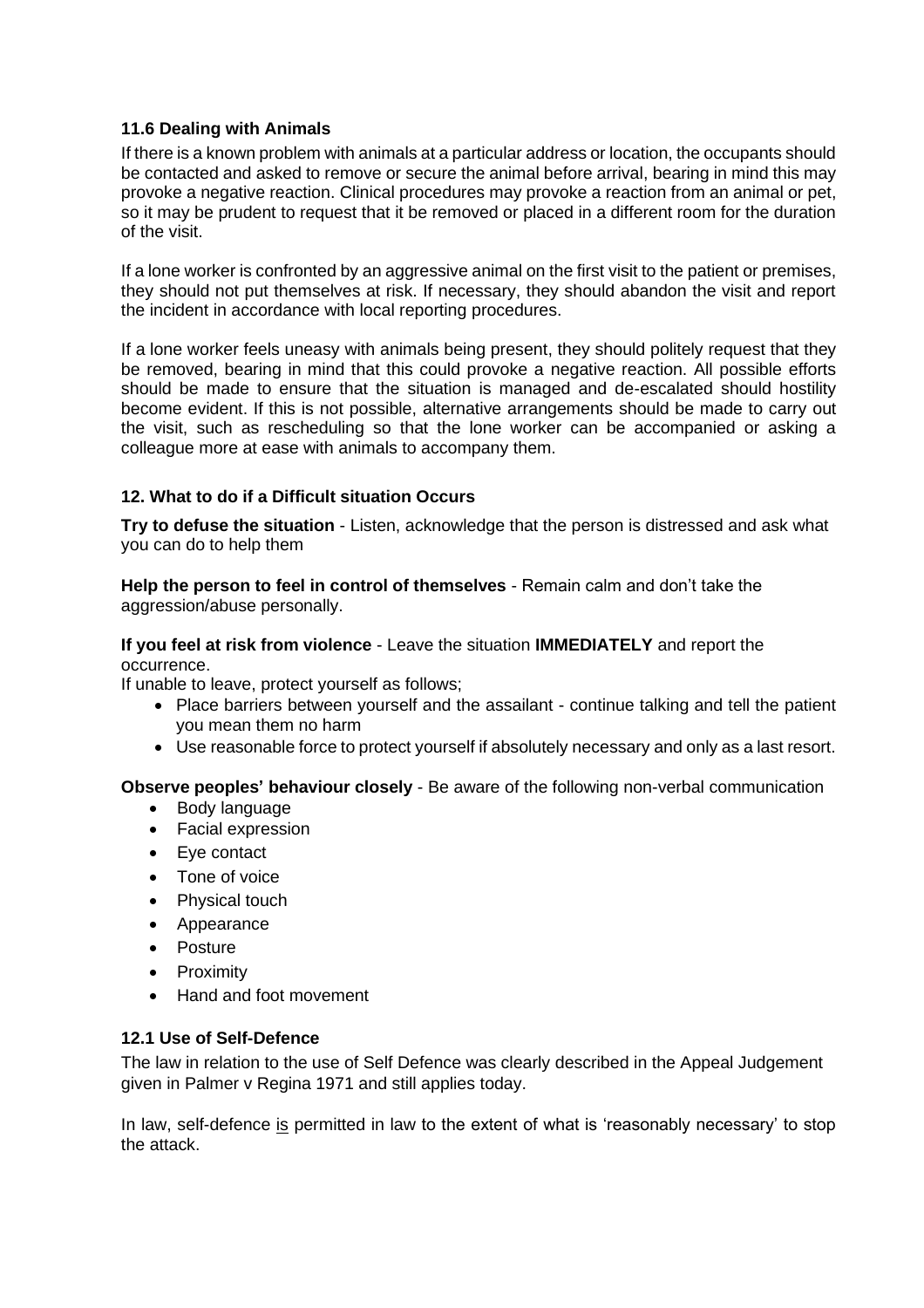It is not permitted beyond what is 'reasonably necessary' in time and degree to stop the attack.

#### <span id="page-15-0"></span>**12.2 What Is Reasonable Force?**

Each situation is different, and what may be deemed as reasonable force used to defend yourself when a drunken person attacks you with a broken bottle in the street, may not be deemed as reasonable in a social services day centre when dealing with a service user with learning difficulties. Extreme care must be taken in using force as a means of self-defence, and if the only consideration is your own safety, then escape should be your first option.

# <span id="page-15-1"></span>**13. Loss of Contact or a Colleague Does Not Return as Expected (see appendix 3)**

If a colleague has not returned to the office or made contact with their buddy to confirm their whereabouts, the most important thing to remember is not to panic as it may be that they have genuinely forgotten to let you know of changes to their plans or have been delayed.

The following sequence should be followed:-

- Ask other colleagues if they have heard from that person or have been notified of any changes to their plans
- Ring their mobile, bearing in mind they may be driving and unable to answer until it is safe

to do so, and leave a message asking them to contact you immediately

If they answer but sound distressed, you should notify their line manager immediately. If the line manager is not available, notify the most senior person on the premises or on-call

In cases where the person answers but appears to be in distress, the police should be called immediately.

If you receive no answer, their line manager should try to contact them on a personal mobile or at home.

If it has not been possible to contact the person, the line manager should try to contact them through their next of kin before contacting the police as a last resort.

If there has been an incident which prevented the person from being contacted, this should be recorded on the system.

#### <span id="page-15-2"></span>**14. Requesting Assistance**

If you feel your safety is being compromised, you should contact a colleague, your line manager or dial 112 for a quicker response as this goes directly to the police, even if there is no mobile signal.

#### <span id="page-15-3"></span>**15. Support Following a Physical / Non-Physical Assault**

Staff may be affected emotionally following a physical or non-physical assault. Managers need to be aware that individuals may need counselling support, especially after the incident and on resuming or returning to work. This is particularly important given the potential impact of stress on the employee's current or future health.

It is therefore essential that the line manager conducts a full debriefing with the staff involved and considers the following: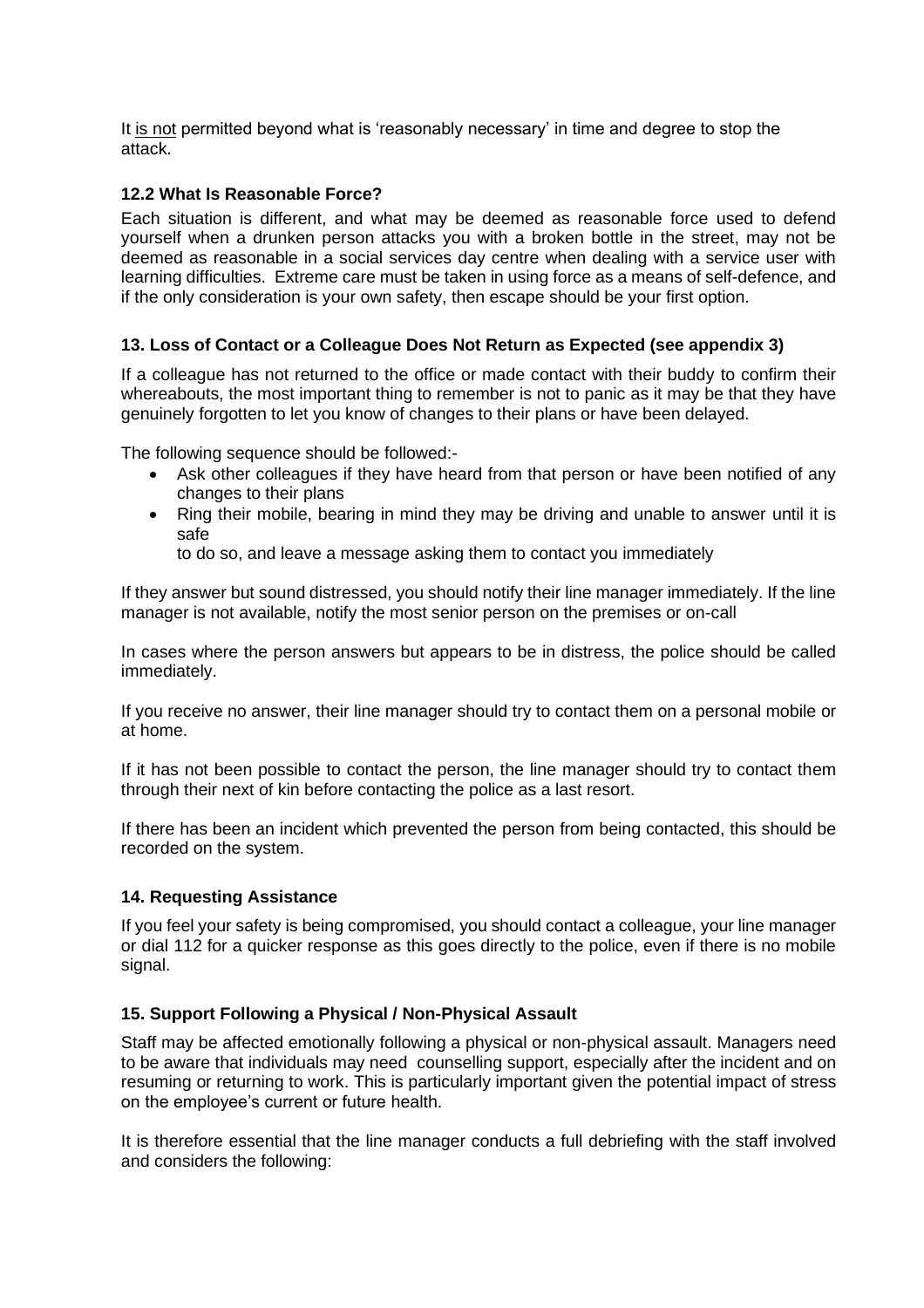- Take concerns seriously even if the incident seems to have been minor
- Hold regular team meetings to discuss problems and learn from them
- Allow staff to talk through the incident
- Thoroughly investigate the incident and update procedures to prevent recurrence
- Be aware that minor problems can sometimes be the precursor to more serious incidents
- Follow up at a later date to ensure staff are fully recovered and working normally, and that any amendments to procedures are being followed
- The arrangements for professional counselling via the Staff Support Service/Occupational **Health**

#### <span id="page-16-0"></span>**16. Post-incident Support**

Incidents that occur in lone working situations, whether they involve assaults on staff, theft or criminal damage to NHS property, have a direct impact on both the employee and organisation.

Employers should have measures in place to support any member of staff who has been subject to an abusive or violent incident. These might include a debrief following the incident, psychological support, counselling services, post-trauma support, peer support and access to the staff member's professional or trade union representative. This policy provides information about what support is available and relevant contact details.

If assaulted, the individual will also need to undergo a physical assessment and receive treatment for any injuries, so they are well enough to return to work.

#### <span id="page-16-1"></span>**16.1 Post-incident Action**

Following an incident or threat in a lone working situation, effective arrangements should be made to ensure that incidents and risks are reported and dealt with in accordance with the NHS SMS national frameworks for tackling violence and security management work.

If the incident involves a physical assault on an NHS staff member, it must be reported and investigated according to the framework for tackling violence against NHS staff established in November 2003, and the guidance to underpin this. Where appropriate, it should also be reported to the police as soon as possible.

If the incident involves a non-physical assault, such as verbal abuse, it must be reported, investigated and dealt with according to the national framework for nonphysical assaults against NHS staff established in April 2004 and the underpinning guidance.

For all incidents, irrespective of whether the police may be pursuing sanctions against offenders, an investigation should be conducted to establish the causes of the incident and whether any further action needs to be taken. This action might be aimed at creating a pro-security culture, deterrence, prevention or detection.

Where lessons can be learned, it is essential that they are used in the revision of procedures and systems locally, as well as guidance nationally. This will ensure that lone workers are given the best possible protection and minimise the risks that they face.

For incidents where violence is not a factor, such as theft or criminal damage, arrangements should be in place to ensure that staff report these to the police, where appropriate, and through their local incident reporting systems. Reporting has a significant effect, as it will determine the actions following an investigation. The investigation will establish, if possible, who the offenders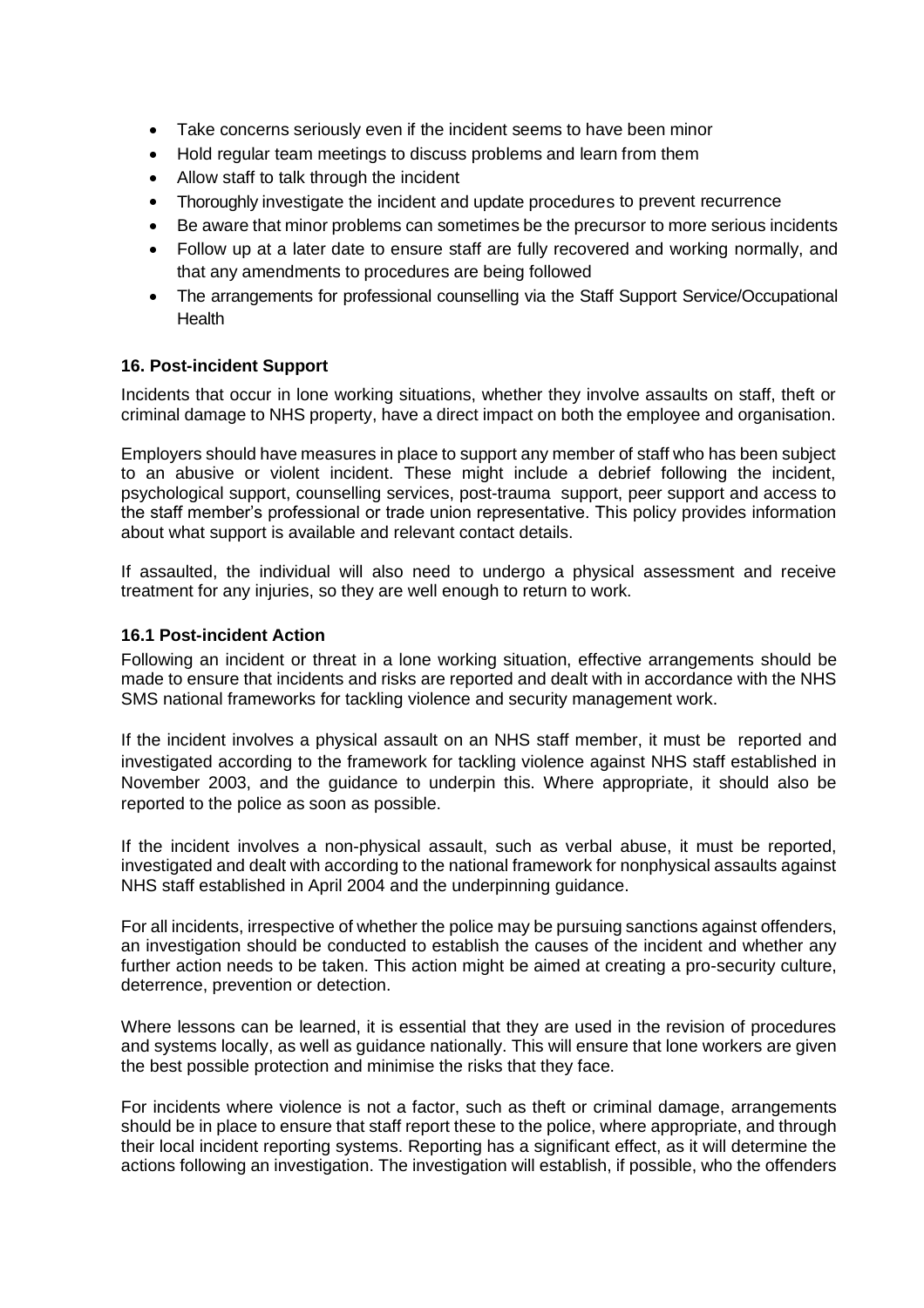are and whether there are any trends or patterns that can be identified to prevent a recurrence and determine the actions required to control and reduce the risk. Such information can also be used to inform action that needs to be taken to enhance pro-security culture, deterrence, prevention and detection and allow for solutions to be developed for specific problems.

Through effective investigative work, the CCG can identify resources lost as a direct result of an incident. This provides the information and evidence needed to attempt to recover that loss, whether through the criminal courts, by way of compensation or by seeking redress through the civil courts.

#### <span id="page-17-0"></span>**16.2 Post-incident Review**

Post-incident review will enable all available information to be used to ensure that lessons can be learned and the risk of future incidents minimised. The key to post incident review, risk assessment and follow-up action is an understanding of how and why incidents occur in lone working situations and being able learn from that understanding. In order to achieve this, the following factors should be considered:

- type of incident (for example, physical assault/theft of property or equipment)
- severity of incident
- likelihood of incident recurring
- cost to healthcare organisation (human and financial)
- individuals and staff groups involved
- weaknesses or failures that have allowed these incidents to take place (for example, procedural, systematic or technological)
- training needs analysis of staff in relation to the prevention and management of violence, the correct use and operation of lone worker protection technology or other relevant training
- review of measures in place to manage and reduce identified risk
- review of the effectiveness of support measures for the staff involved
- technology such as mobile phones is available to protect lone workers

Managers should ensure that the comprehensive and robust lone working policies and procedures developed and implemented are reviewed after an incident that exposes a fundamental weakness or failure.

#### <span id="page-17-1"></span>**16.3 Sanctions**

There are various sanctions that can be taken against individuals (or groups) who abuse NHS staff and professionals, or who steal or inflict damage on its property. These range from criminal prosecutions and Anti-Social Behaviour Orders to civil injunctions.

Investigation of incidents will inevitably lead not only to more intelligence about the problems and possible solutions, but also to more sanctions being taken against offenders. This can be achieved by close working with the police, the Crown Prosecution Service and the NHS SMS Legal Protection Unit.

If staff who report incidents are part of the investigation process, feel supported and see that improvements in working practices are made to reduce the levels of risk from violence and aggression, the more confident they will be in reporting future incidents. As a consequence, they will feel safer and more secure in their working environment.

More sanctions against offenders, where appropriate, will help develop a strong deterrent message that the NHS will take firm action to protect its staff, particularly those who work alone to deliver vital healthcare to the most vulnerable in the community.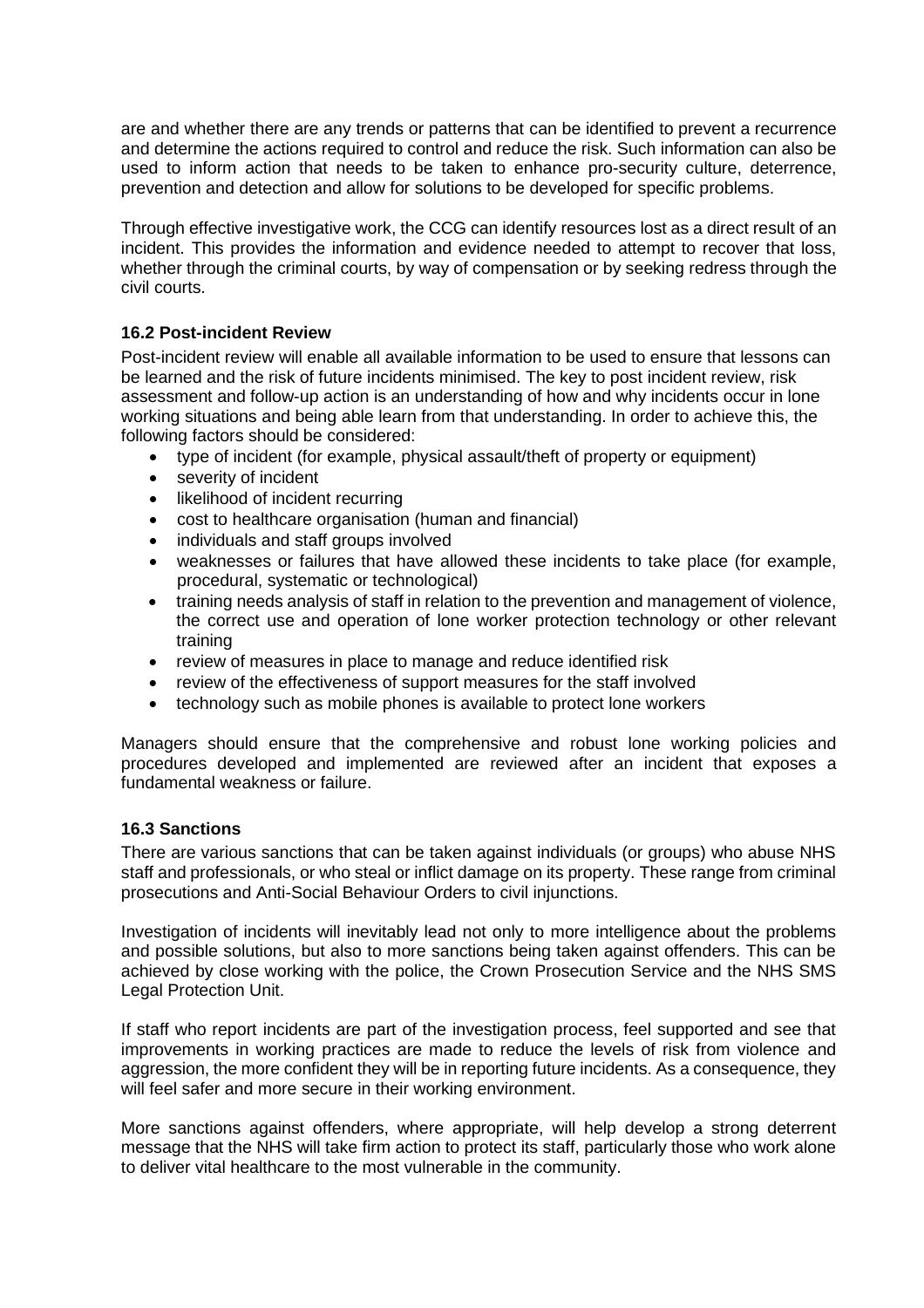It is important to remember that following an incident and investigation, the investigator should keep the victim (and any witnesses) fully informed of progress, supported and, where appropriate, involved in the process as the case progresses to court. They should refer to the Home Office website, where they can read the victim's charter and, more specifically, the code of practice for victims of crime, which sets out the services that victims can expect to receive from the criminal justice system:

<https://www.gov.uk/government/publications/the-code-of-practice-for-victims-of-crime>

#### <span id="page-18-0"></span>**17. Incident Reporting**

In order to manage lone worker risks it is important that incidents, accidents and concerns are reported through the CCG incident reporting system. Regular monitoring of incidents and near misses will allow lone worker issues to be considered and investigated when required.

Incident reporting is an integral part of the risk management process. It allows the necessary information to be gathered to identify actual or potential problems so that lessons can be learned and solutions developed to prevent recurrence.

It is essential that where lessons can be learnt that they are incorporated into revisions of local procedures and systems to ensure that lone workers are provided with the best possible protection, if the risks they face are to be minimised.

Serious incidents which can be reported immediately without waiting a precautionary 3 day period must be reported by the Health and Safety Lead to the Health and Safety Executive without delay

If an incident causes more than 7 consecutive days absence, there is a legal requirement for it to be reported to the Health and Safety Executive under the Reporting of Injuries, Diseases and Dangerous Occurrences Regulations (RIDDOR) 2013. This must be done in addition to reporting all physical assaults to the NHS SMS through its physical assault reporting system (PARS).

#### <span id="page-18-1"></span>**18. Training**

Where applicable Conflict Resolution training should be made available to those staff who may need it as part of their working practices. Training is vital in areas where there is limited supervision to control and guide in situations of uncertainty. Managers must identify the training needs of lone workers and arrange for it to be provided to ensure the individual can carry out their job safely.

#### <span id="page-18-2"></span>**19. Medical Fitness**

Consideration must be given to ensure that lone workers are medically fit to carry out the work. Should the risk assessment identify hazards where a standard of medical fitness may be required, management should consult the Occupational Health Service/HR department for further advice and guidance.

#### <span id="page-18-3"></span>**20. Reference Documents**

The following documents should be read in conjunction with this guidance:

• Health and Safety at Work Act 1974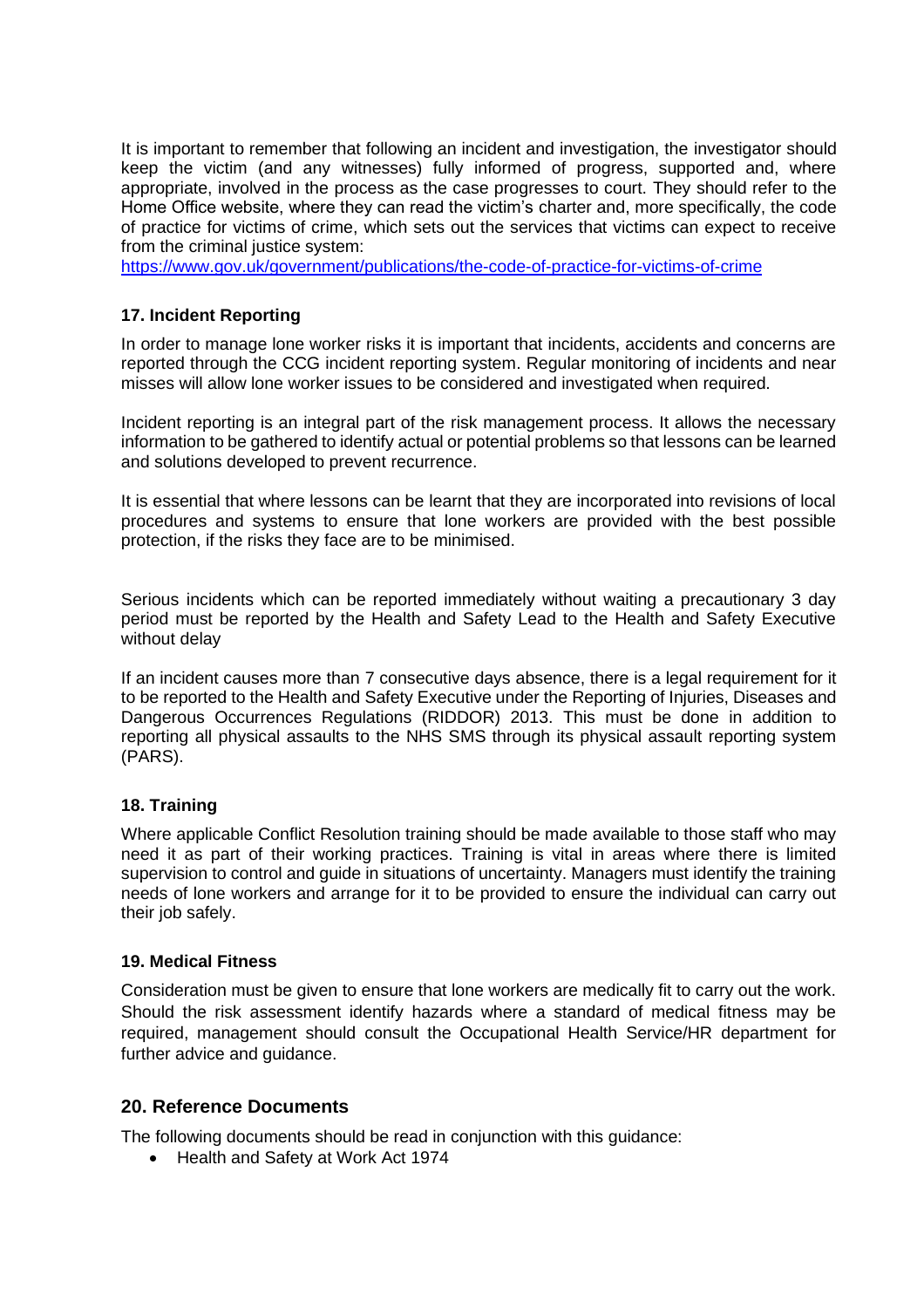- Management of Health and Safety at Work Regulations 1999
- Workplace (Health, Safety and Welfare) Regulations 1992
- Reporting of Injuries, Diseases and Dangerous Occurrences Regulations 2013 (RIDDOR)
- Safety Representatives and Safety Committees Regulations 1977
- Health and Safety (Consultation with Employees) Regulations 1996
- Corporate Manslaughter and Corporate Homicide Act 2007
- NHS Protect Document Not Alone: A guide for the Better Protection of Lone Workers in the NHS
- The Health and Safety (HSE) leaflet Protecting Lone Workers: How to Manage the Risks of Working Alone

#### <span id="page-19-0"></span>**21.Monitoring**

This policy will be reviewed every 3 years and in accordance with the following on an as and when required basis:

- Legislative changes
- Good practice guidance
- Case law
- Significant incidents reported

#### <span id="page-19-1"></span>**22. Equality Impact Assessment**

The CCG aims to design and implement services, policies and measures that are fair and equitable. As part of its development, this policy and its impact on staff, patients and the public has been taken into consideration. The purpose of the assessment is to improve service delivery by minimising and if possible removing any disproportionate adverse impact on employees, patients and the public on the grounds of their protected characteristics as defined in the Equality Act (2010).

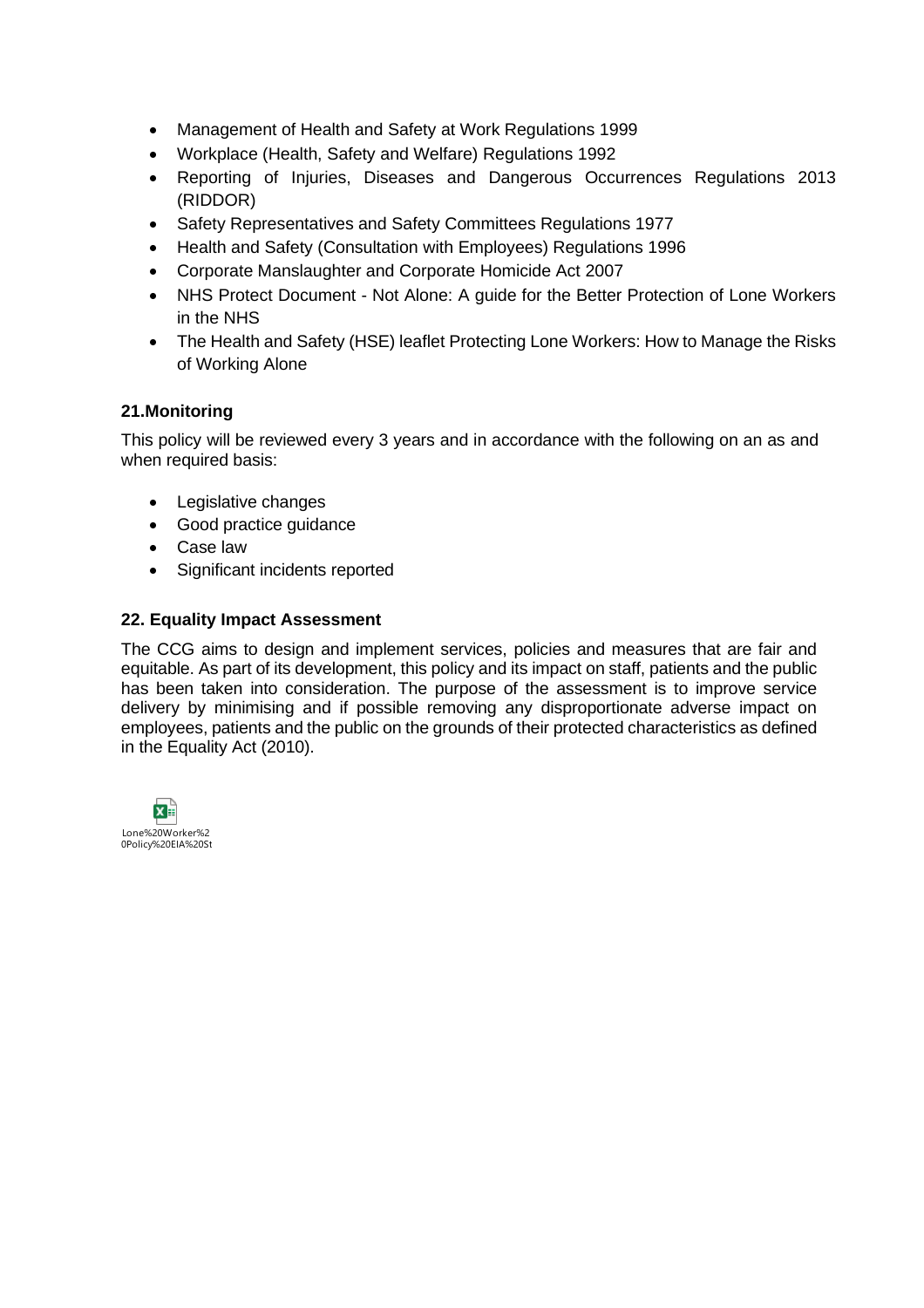#### **Risk Assessment for Lone Workers**

| Patient's Name / Circumstances |  |
|--------------------------------|--|
| Address or Premises            |  |
| Assessment Completed by        |  |
| Post Title                     |  |
| Date                           |  |

<span id="page-20-0"></span>

| What are the<br>hazards? | Who might be<br>harmed and how? | What are you<br>already doing to<br>control the risks? | What further action<br>do you need to<br>take to control the<br>risks? | Who needs to<br>carry out the<br>action? | When is the action Done<br>needed by? |  |
|--------------------------|---------------------------------|--------------------------------------------------------|------------------------------------------------------------------------|------------------------------------------|---------------------------------------|--|
|                          |                                 |                                                        |                                                                        |                                          |                                       |  |
|                          |                                 |                                                        |                                                                        |                                          |                                       |  |
|                          |                                 |                                                        |                                                                        |                                          |                                       |  |
|                          |                                 |                                                        |                                                                        |                                          |                                       |  |
|                          |                                 |                                                        |                                                                        |                                          |                                       |  |

Cont……

If an incident happens it should be reviewed and a professional concern recorded on Datix or other reporting system and a flash alert added to the patient records on Emis. Your line manager can provide instructions and advice on completing these actions.

#### **Appendix 1**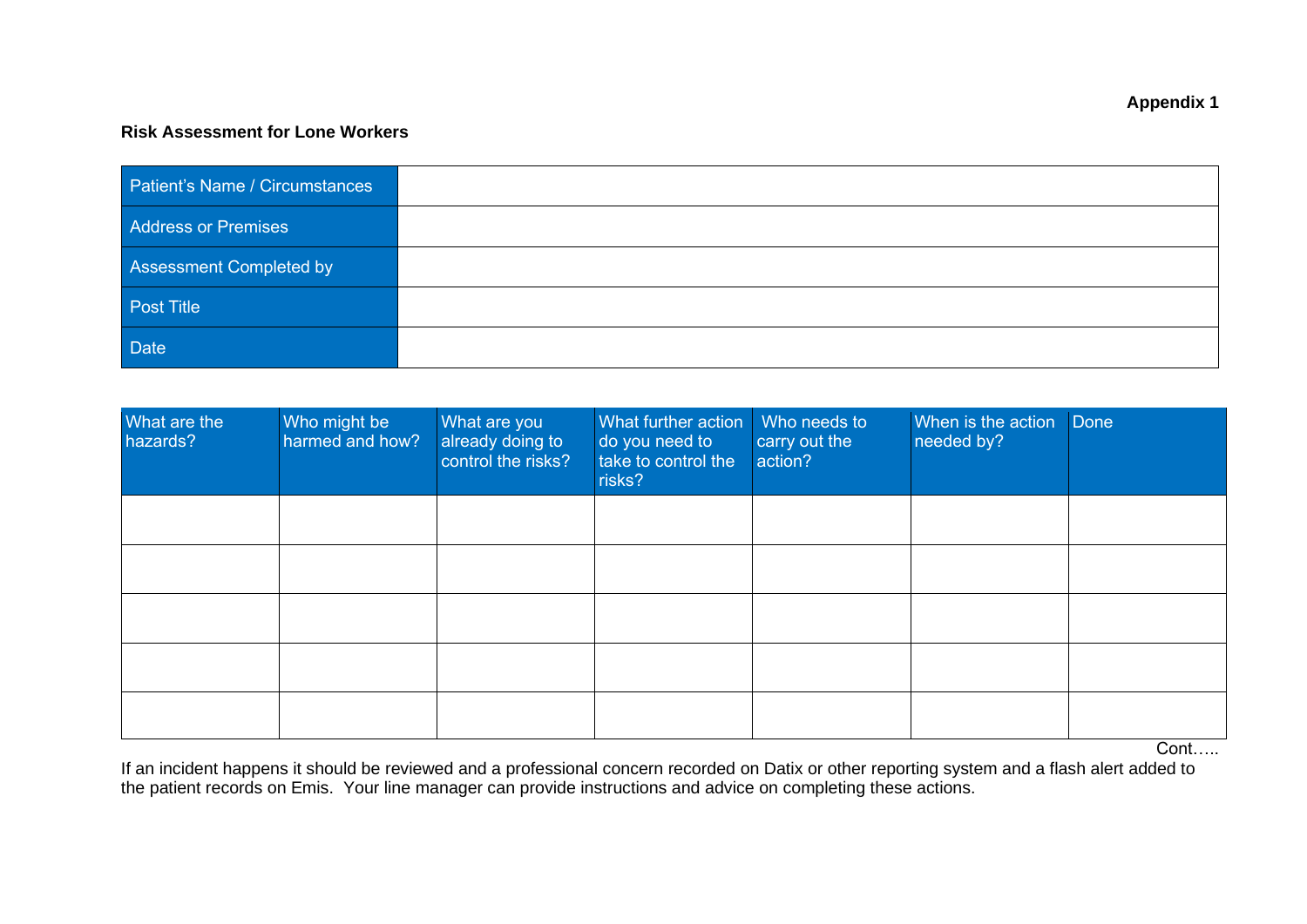| Senior Manager Name |  |
|---------------------|--|
| Post Title          |  |
| Date                |  |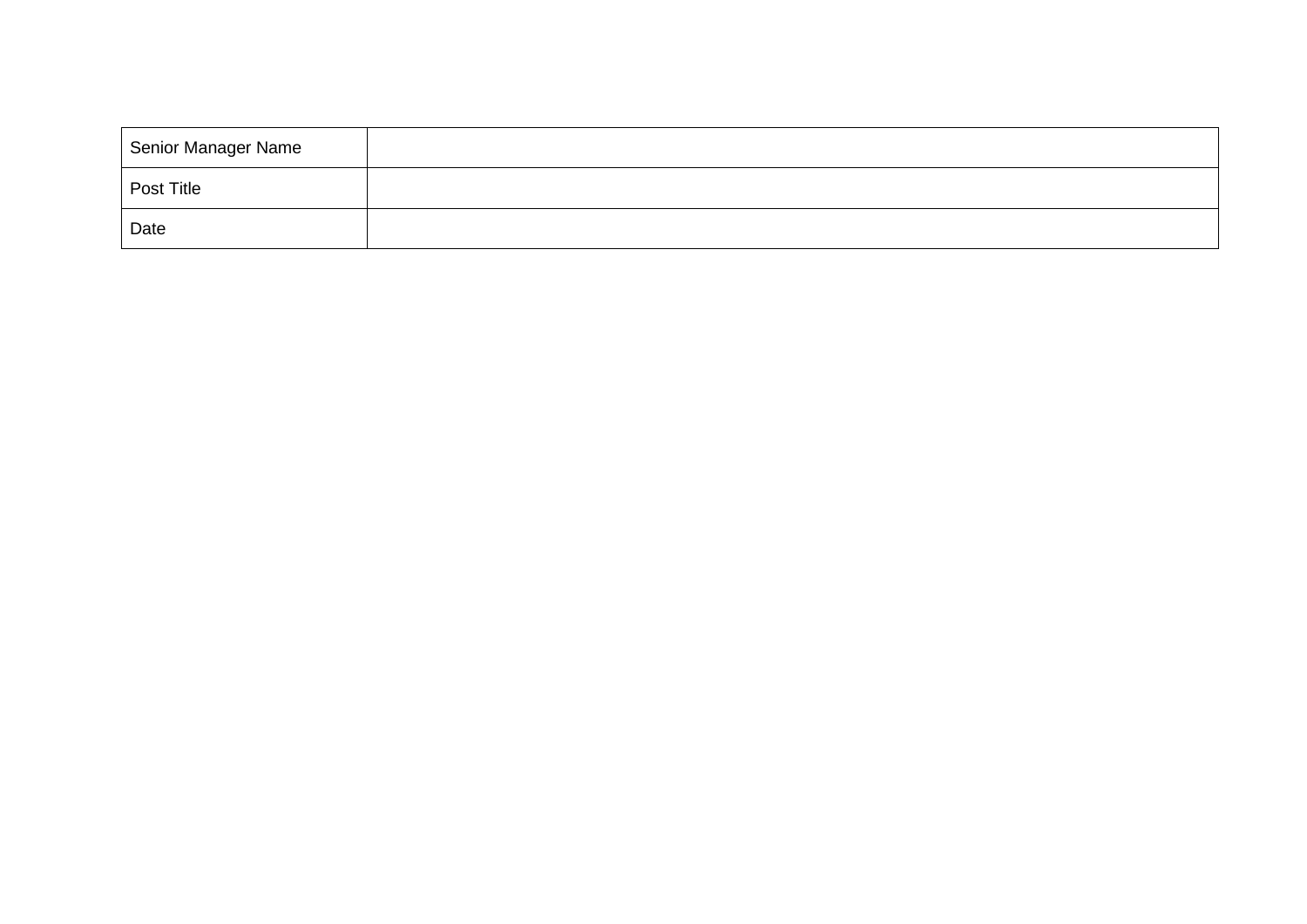#### <span id="page-22-0"></span>**Lone Workers Visit Preparation Procedure**

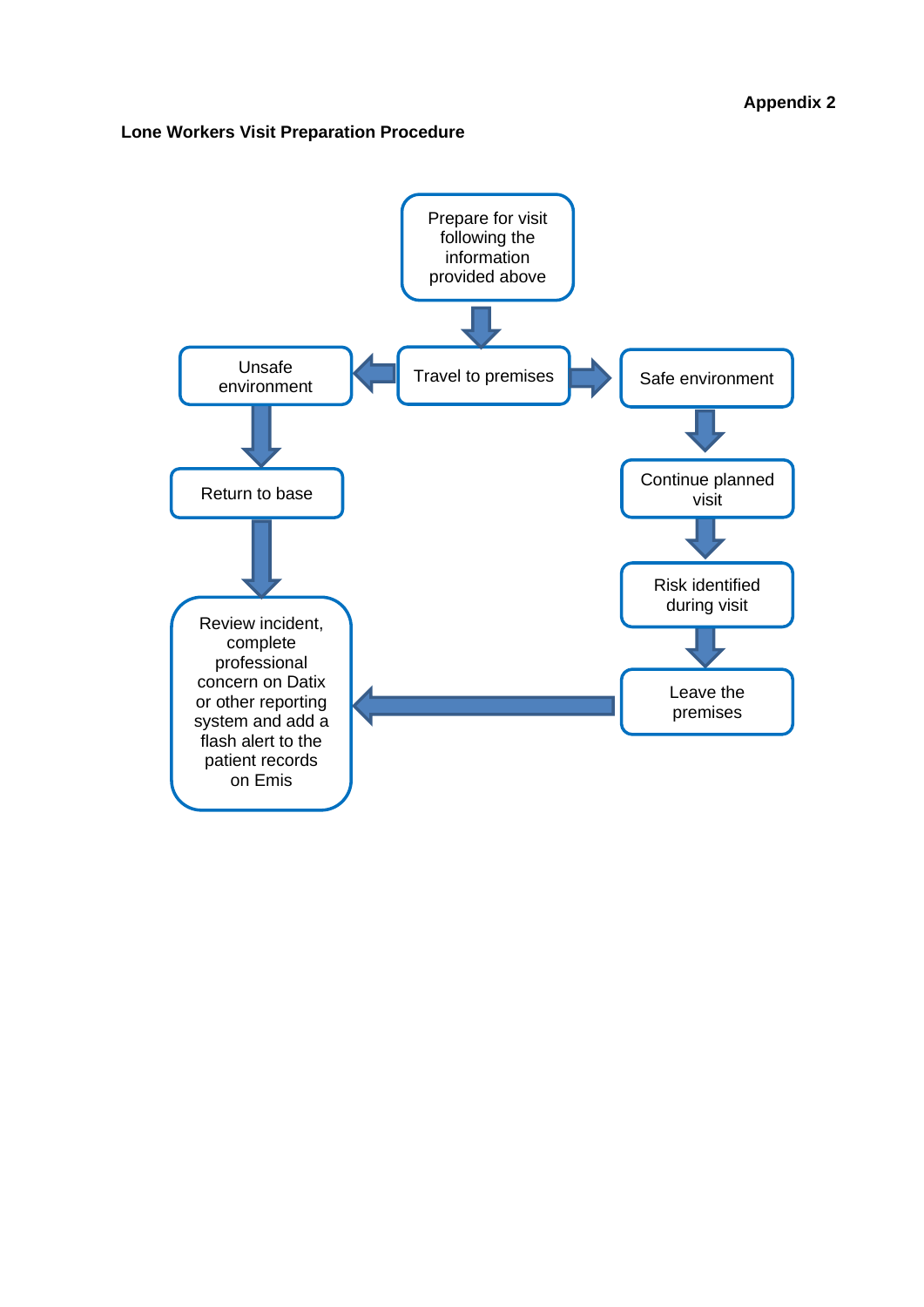

#### <span id="page-23-0"></span>**Loss of Contact of if a Colleague Does Not Return as Expected**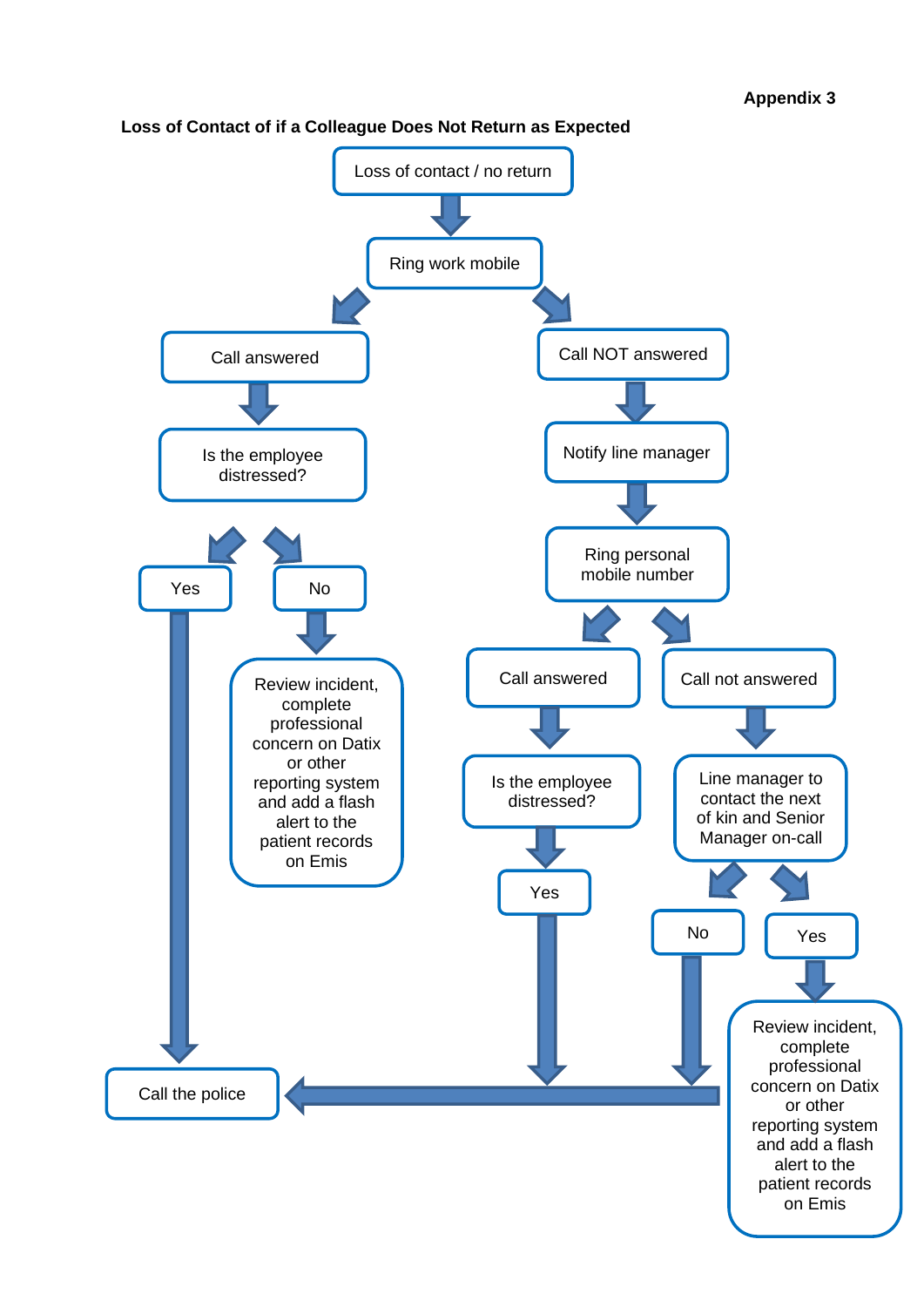# **Good Practice Checklist for Managers**

Adapted from NHS Counter Fraud and Security Management Service Guidance on Lone Working

<span id="page-24-0"></span>

| Are Your Staff -                                                                                           |                      |                 |
|------------------------------------------------------------------------------------------------------------|----------------------|-----------------|
|                                                                                                            | Yes $/$<br><b>No</b> | <b>Comments</b> |
| Trained in relevant and appropriate strategies for the<br>diffusion and prevention of violence?            |                      |                 |
| Briefed about local procedures and safe systems of work<br>for the area where they work?                   |                      |                 |
| Given all relevant information available about the<br>potential for aggression and violence service users? |                      |                 |
| Issued with appropriate safety equipment?                                                                  |                      |                 |
| Aware of the procedures for maintaining such equipment?                                                    |                      |                 |
| Aware of the importance of previewing cases?                                                               |                      |                 |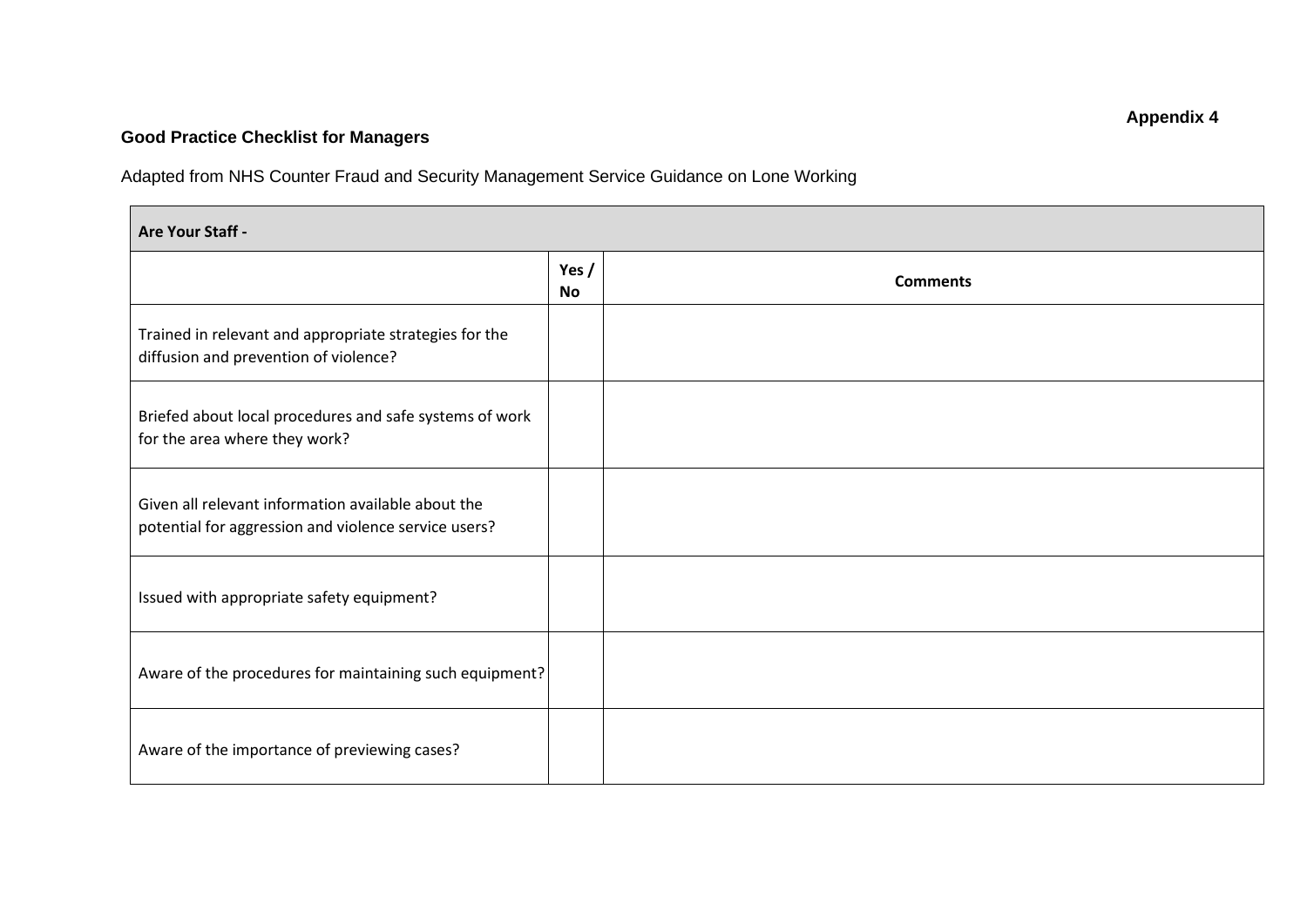| Are Your Staff -                                                                                    |  |  |  |
|-----------------------------------------------------------------------------------------------------|--|--|--|
| Aware of the importance of leaving an itinerary?                                                    |  |  |  |
| Aware of the need to keep contact with colleagues?                                                  |  |  |  |
| Aware of how to obtain support and advice from<br>management in and outside normal working hours?   |  |  |  |
| Aware of how to obtain authorisation for an accompanied<br>visit?                                   |  |  |  |
| Do Staff -                                                                                          |  |  |  |
| Appreciate the circumstances under which<br>meetings/interviews should be terminated?               |  |  |  |
| Appreciate their responsibilities for their own safety?                                             |  |  |  |
| Understand the provisions for staff support by the CCG<br>and the mechanism to access such support? |  |  |  |
| Appreciate the requirements for reporting and recording<br>incidents in relation to lone working    |  |  |  |